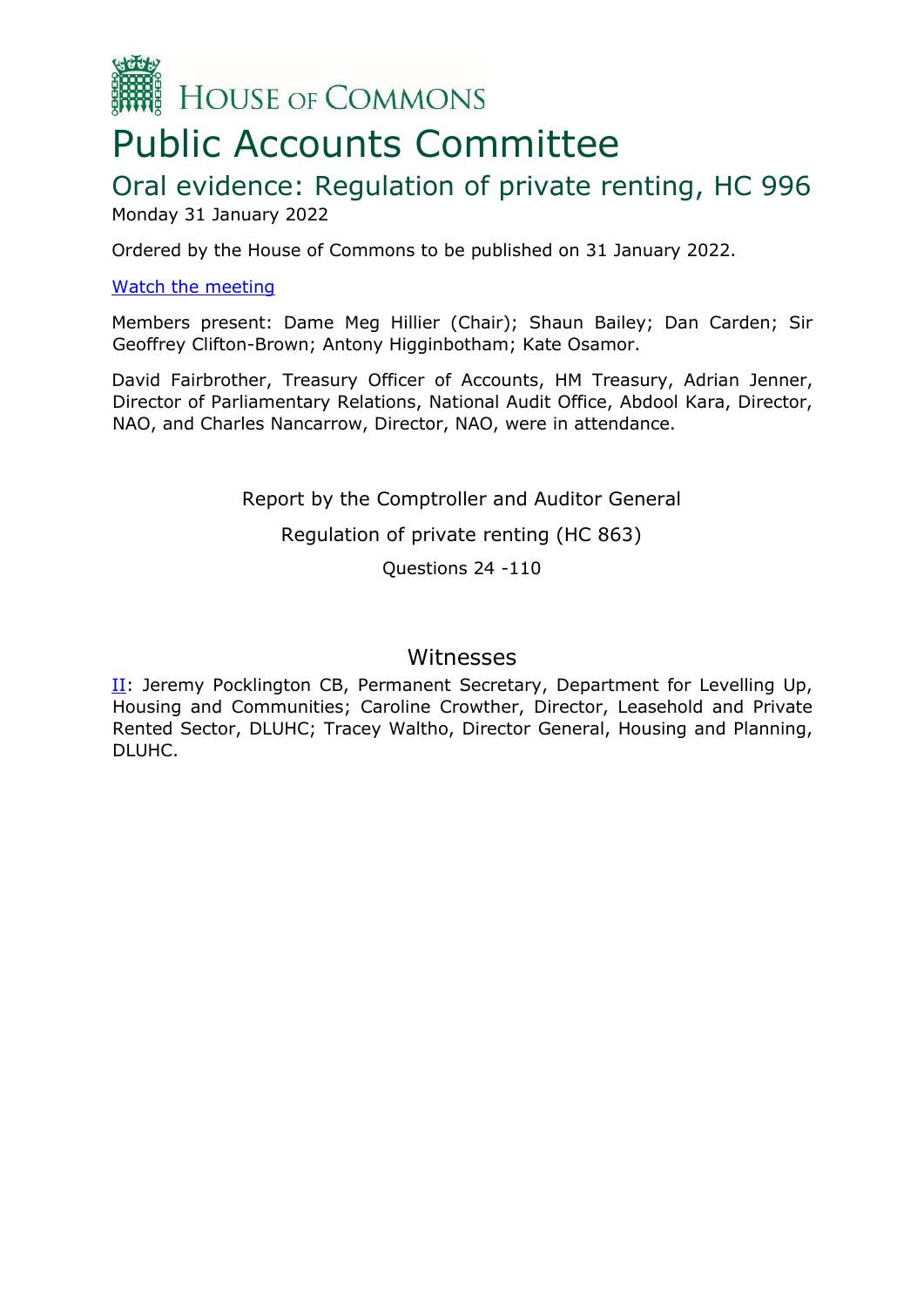

# **Examination of witnesses**

Witnesses: Jeremy Pocklington, Tracey Waltho and Caroline Crowther.

Q24 **Chair:** Welcome back to the Public Accounts Committee on Monday 31 January 2022. We are looking at the regulation of private renting, which is very much a growing sector in the UK. We just had a panel of experts from the tenant, landlord and environmental health sectors. We are now talking to witnesses from the Department for Housing— Sorry, the Department for Levelling Up, Housing and Communities; I always get that order wrong. I am pleased to welcome Jeremy Pocklington, permanent secretary at the Department; Tracey Waltho, director general for housing and planning at the Department; and Caroline Crowther, director for leasehold and the private rented sector, which is very pertinent today.

Before we go into the main session, I just want to check something with Mr Pocklington. We have had wind that a levelling-up White Paper is coming out on Wednesday and might include some elements that impact on the private rented sector. Is that your understanding?

*Jeremy Pocklington:* We are scheduled to publish the levelling-up White Paper on Wednesday. That will set out the Government plans for levelling up. It will include, at a summary level, the next steps that the Government propose on housing, including our reform of the private rented sector.

Q25 **Chair:** So high-level information, is that what you are suggesting will be in it?

#### *Jeremy Pocklington: Correct.*

Q26 **Chair:** So not the detail we are discussing today?

**Jeremy Pocklington:** The detailed issues that we will come on to today will but taken forward through a White Paper, which I am sure we will come on to talk about, but that is not being published this week.

**Chair:** So this week is stage 1A, I suppose. We will no doubt tease out of you a date for that White Paper on renting when we get to it.

Q27 **Shaun Bailey:** Mr Pocklington, since the end of the eviction moratorium, it has been reported that there has been a significant increase in the number of people evicted. One figure I have seen on *Inside Housing* suggests an increase in evictions of more than 207%. What steps is the Department taking to monitor the impact of the end of the eviction ban, in terms of its policy formation going forward?

*Jeremy Pocklington:* We are monitoring the end of that policy in detail. In broad terms, evictions clearly fell away, almost to nothing, but not quite, because we did not ban all evictions; there were some specific circumstances when we allowed them. They have come up again as the evictions ban has ended, but they are still lower than they were before the pandemic.

In terms of the precise policy, it is important to understand that we have retained our powers to reintroduce longer notice period should covid require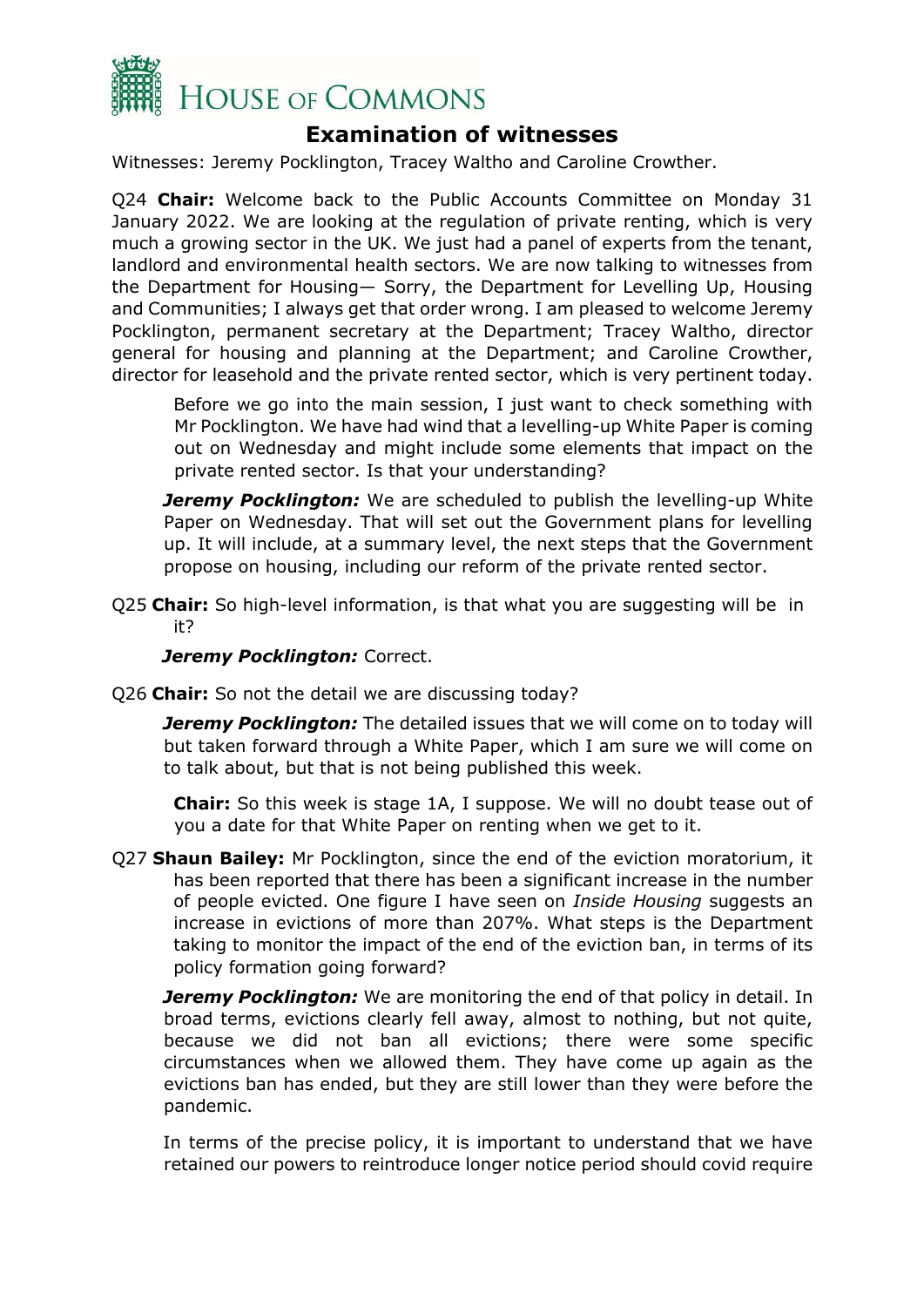

us to do that in the future. We all hope we are moving out of the pandemic phase, but we retain that power. It remains the case, in terms of the detailed policy, that bailiffs will not evict a tenant if they are displaying covid symptoms or are self-isolating, so there are some specific circumstances where, effectively, the ban, as you put it, remains in place.

**Shaun Bailey:** Thank you, Chair.

**Chair:** Thank you very much, Mr Bailey. Mr Higginbotham, do you want to kick off?

Q28 **Antony Higginbotham:** Thank you, Chair, and I thank our witnesses. I will start on the strategy for regulation and where it is at the minute. We have already heard from our previous witnesses. There are millions of people across the country in the private rented sector. In my constituency of Burnley, about 20% of people are in the private rented sector. That figure is increasing quite dramatically. Do you think we have the right system now, and do you think we have had the right system up to now? If not, why has it taken so long for us to start to look at what needs to change?

*Jeremy Pocklington:* There were a number of questions there. First of all, we absolutely agree that the private rented sector has grown significantly, with 11 million people in 4.4 million households. That has doubled since the early 2000s. Crucially, more people are spending longer there, and there are more families there as well. The issue and its importance have grown. Is the system adequate now? No, it is not. To be blunt, the private rented sector is the most expensive, the least secure and has the lowest-quality tenure. That is why we are having this hearing today.

Some improvements have been made. There is one area where we think we have made significant improvements and four areas where there is further work to be done. The area where I think improvements have been made is around financial protections. One of your witnesses referred to the deposit protection scheme. There are further strengthened arrangements around client money as well, and the Tenant Fees Act 2019 also limits agent fees and deposits. That has helped. However, the overall system is not adequate. I would highlight four areas. First of all, security provided by the contracts themselves. That is getting to the heart of the section 21 issue.

**Chair:** Security of tenure.

**Jeremy Pocklington:** Security of tenure, yes. The assured shorthold tenancy creates too much uncertainty and creates the threat of eviction. Secondly, the question of whether the standards themselves are appropriate. The NAO Report refers a lot to the HHSRS—the housing health and safety rating system. That is important, but it is not the only thing that should matter in the private rented sector; I think wider measures of decency should matter as well.

The third area I would highlight is the issue of redress, where we have made improvements. As one of the witnesses mentioned, the redress scheme is there for the work of the letting agents, who are required to be members of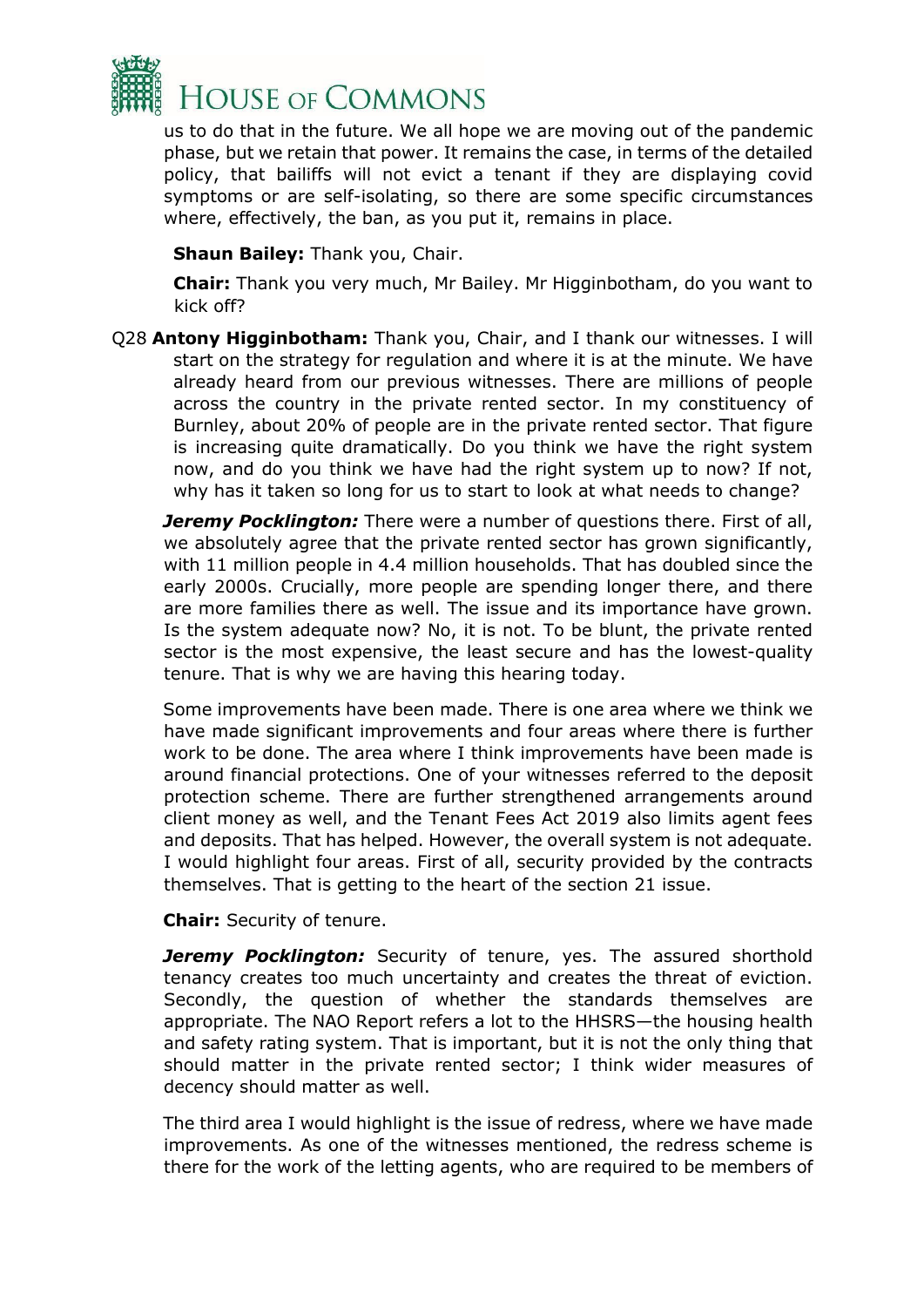

one of two Government-approved redress schemes, but there is no mandatory redress scheme for landlords, hence a lot of the issues we have been talking about.

Fourthly, there is the issue of enforcement, which we will come on to. Personally, I think it is right that enforcement is led locally by local authorities. They have the knowledge and understanding of their communities and their local housing stock, but enforcement is patchy, as I am sure we will come back to.

We have made improvements. Part of the answer about why it has taken so long is that we have made quite a number of changes over recent years. I

would argue, and some of your witnesses noticed it, that changes in the Housing and Planning Act 2016—for example, to introduce banning orders and civil penalties of up to £30,000—have been positive, as have the Homes (Fitness for Human Habitation) Act 2018 and the Tenant Fees Act 2019. These are all positive developments, but the Department agrees that now is the time for bolder and more wholesale reform of the sector.

So, we have been making progress. Our focus over the last two years has been on the pandemic. I am not defensive about that. It was the right thing to do. The focus of our teams in the private rented sector has been dealing with the specific and extraordinary issues of the pandemic. We are now returning to the more strategic reform agenda that we need to do.

Q29 **Antony Higginbotham:** That's helpful. I am glad you brought up standards, because figure 7 in the NAO Report talks through some of the issues in the private rented sector. It talks through the proportion of homes with a category 1 hazard, as well as the decent homes standard. It shows the "proportion of non-decent homes under the decent homes standard" and says that 29% of those are households that receive housing support. Are you looking at this issue from a cross-Government perspective? Surely, it cannot be right that the taxpayer is helping to fund rent paid to landlords where the homes do not meet our own definition of a "decent home".

*Jeremy Pocklington:* We are working closely with other Departments on this. I am sure we will come back to it. I agree that 29% is a worrying number.

Q30 **Antony Higginbotham:** Was that number known to you before the NAO Report?

*Jeremy Pocklington:* It was known. It is something that we are very aware of in the Department. There is a big-picture answer, which is connected to how the benefits system operates in this country, in that ultimately benefits are paid to the individual for good policy reasons, about creating incentives and personal responsibility. So, in most cases, with a few exceptions, benefits are paid to the individual and not to the landlord. That makes the questions of conditionality harder, which means I think we need to look at the whole system again, as we will come back to. Of course, it is concerning.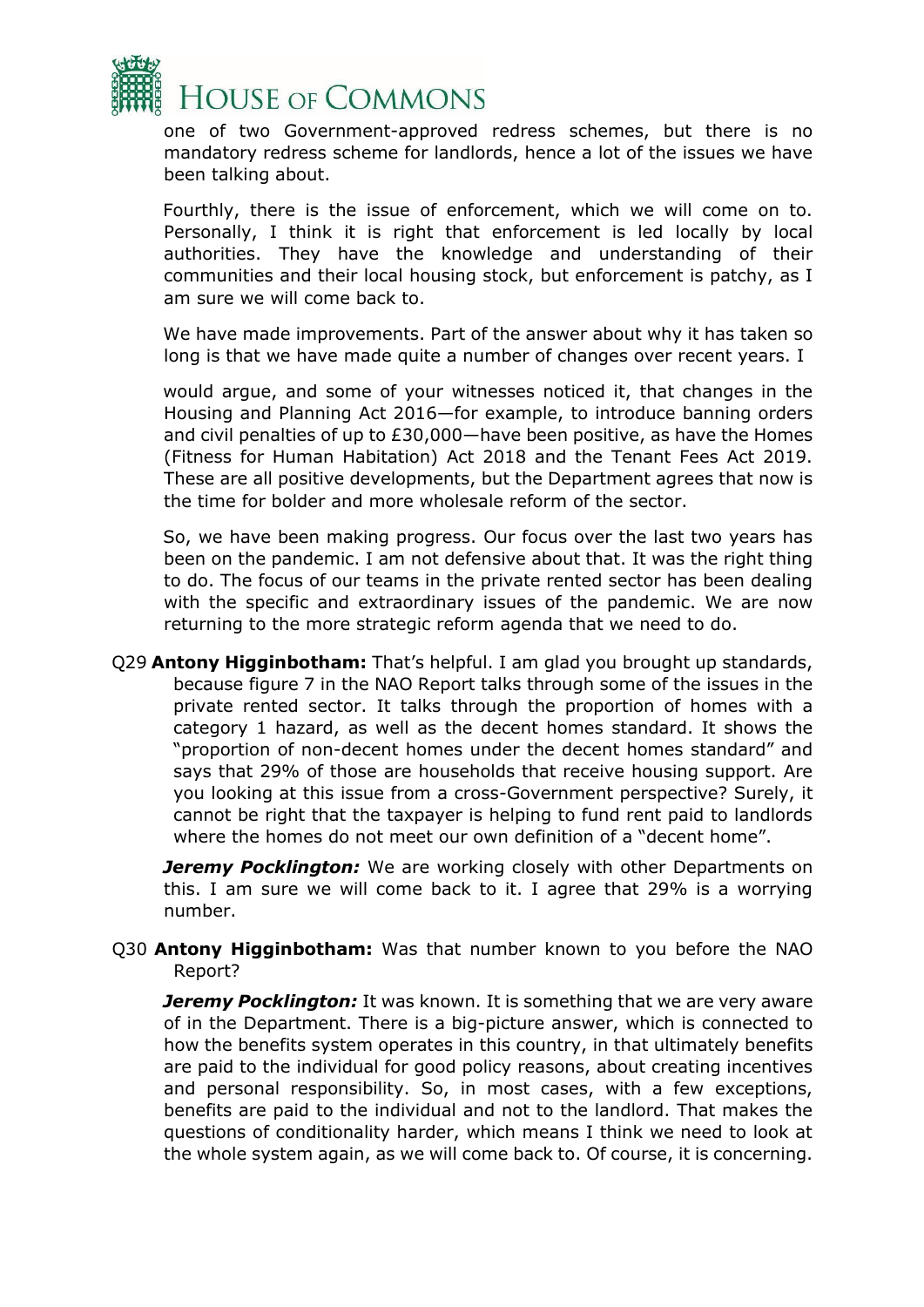

Q31 **Antony Higginbotham:** The people who get housing support have a low income and they probably live hand to mouth every month, so the redress that is currently open to them isn't actually open to them. Does the Department accept that at the end of the month that cohort of people will not have the funds required to go to court to try and resolve the issue? They just cannot do it, so they are stuck in a perpetual cycle, and probably have been for years. On top of that, they are worried about the tenure of their housing.

*Jeremy Pocklington:* Two things, if I may, in response to that. First, some of the issues here relate to the size of the social sector. In an unconstrained world, where there are no resource constraints, we would all like to see a larger social sector, but in the absence of that we have significant investment going into that through the affordable homes programme, which we can come on to.

In the absence of being able to do even more, it is always likely that those on housing support are going to need to use the private rented sector— that is right—but the arguments that you are raising are exactly the arguments as to why we need to strengthen redress and make it simpler. No one is under any illusions about the complexity of using the courts system around this. That is going to be something that we are looking at as part of our White Paper.

Q32 **Antony Higginbotham:** You also brought up local authorities as where enforcement properly sits, because they know their local areas quite well. Figure 8 of the NAO Report shows the key legislative changes for tenants. It is quite piecemeal, and it is difficult for tenants to keep on top of and probably equally difficult for councils to keep on top of. If you're in a twotier local authority like mine, there are differences between where trading standards sits and where your environmental health officers sit. As you look ahead to potential reforms, what is your thinking about helping local authorities manage whatever the transition looks like?

**Jeremy Pocklington:** It's a good question. I think one of the things the Report usefully does is highlight the complexity of the legislation in this area—I don't think anyone can deny that. What we do as a Department is produce a lot of guidance for tenants, for landlords and for local authorities on the legislation that we're doing. I think we have more to do on that as covid comes to a close. We know that the reforms we are considering will need legislation. We are not considering a sort of rationalisation of every statute on the book; I think there is a trade-off between taking action reasonably quickly on things like section 21, which was the No. 1 ask of your previous witnesses, and doing some sort of wider exercise that looks at all the housing legislation.

Not every piece of legislation is just about housing. Because it is foundational, inevitably it is quite a complicated statute book that results.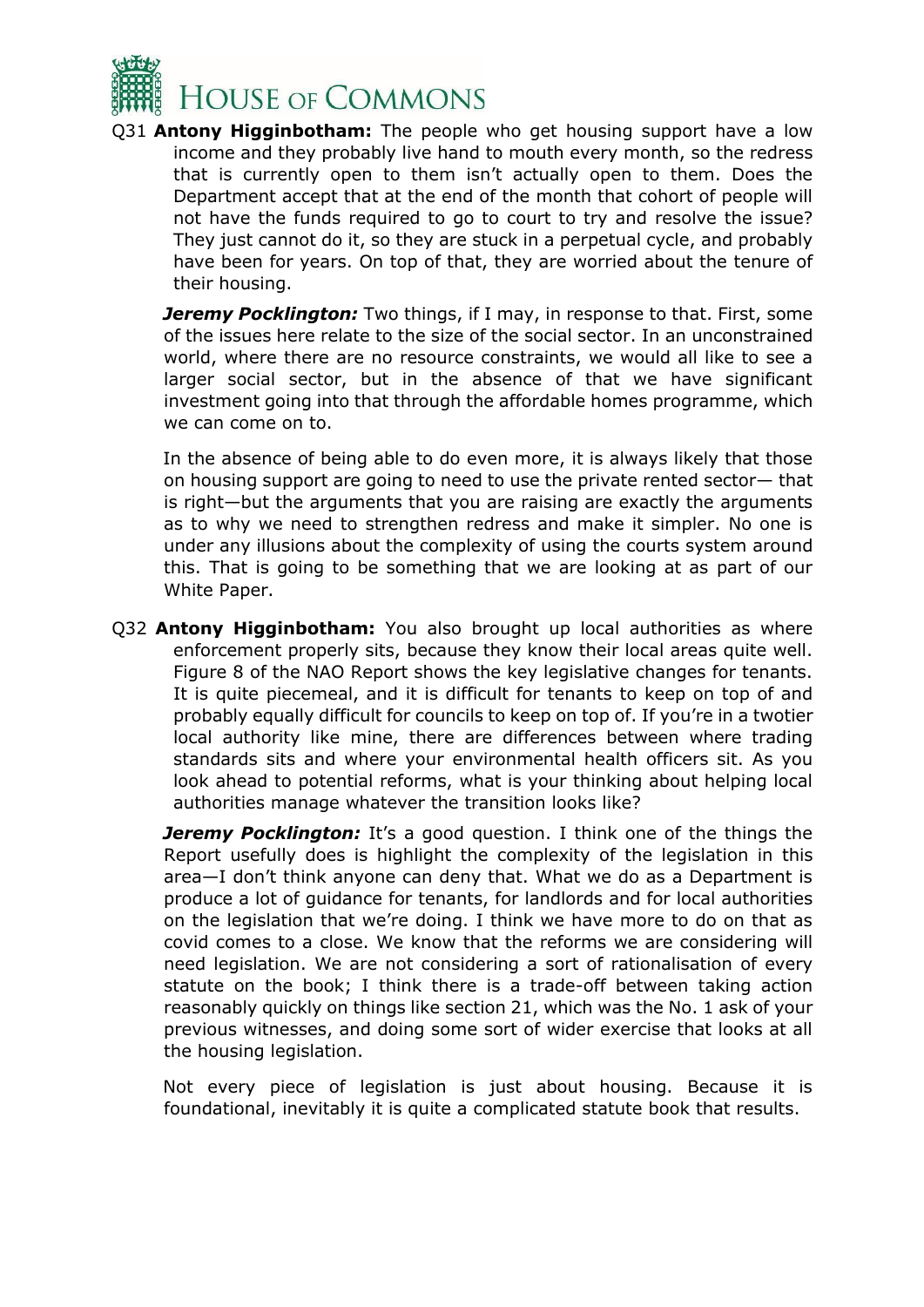

But we need to ensure that our guidance is as simple as possible and that where we end up after our reforms is as simple and as straightforward as possible for all concerned.

Q33 **Antony Higginbotham:** Just so I am clear, on figure 8 that has the legislative changes, the Department is not proposing to rationalise it into one—there might be more added to it.

**Jeremy Pocklington:** Some of these are policy decisions that have not been taken up. Our focus at the Department is on achieving the reforms that we need to do, rather than on legislative consolidation for the sake of it.

Q34 **Antony Higginbotham:** Before I finish, can briefly move on to funding for the regulatory model now and in the future? There are clearly regional differences between where private renters sit, with some regions having a greater proportion of private rented and some having a greater proportion of social rented. How does the Department currently ensure that local authorities are funded for their proportion of private rented? Do you take into account the proportion of houses you think have category 1 hazards? Do you look at decent home standards and match resource accordingly?

*Jeremy Pocklington:* The funding is agreed as part of the local government finance settlement. It is agreed at a much higher level according to the formula—currently being consulted on for next year— which does take account of issues that are reflected, for example, in figure 6. Deprivation is a big factor. We do not do an individual micro-formula for every single individual aspect of local government finance spend in the way that what you're proposing might presume. Our funding is provided at a more aggregate level to enable local authorities to prioritise and to make decisions according to their local needs and local priorities.

Q35 **Antony Higginbotham:** Do you accept, though, that if you are one of those local authorities with high levels of deprivation and you have high levels of private rented, you are essentially being asked to do multiple things and tackle lots of issues with a very small pot of money? Is there not a way that we can try to nuance some of this funding and say, "If you have a higher proportion of houses that don't meet our decent homes standard, you will obviously have to do more inspections"?

*Jeremy Pocklington:* I would have to think more about that specific example, rather than giving you an answer at the minute. It is not just about headline money. We know that some local authorities are enforcing— The macro position, in terms of local government funding, has been largely similar across the sector. We know that some local authorities are able to prioritise enforcement more effectively than others. That is clear from the research we have carried out. While I accept the point that it can take time, we have also enabled local authorities to keep the proceeds of the civil penalties, so we are providing sources of funding in addition to the local government finance settlement.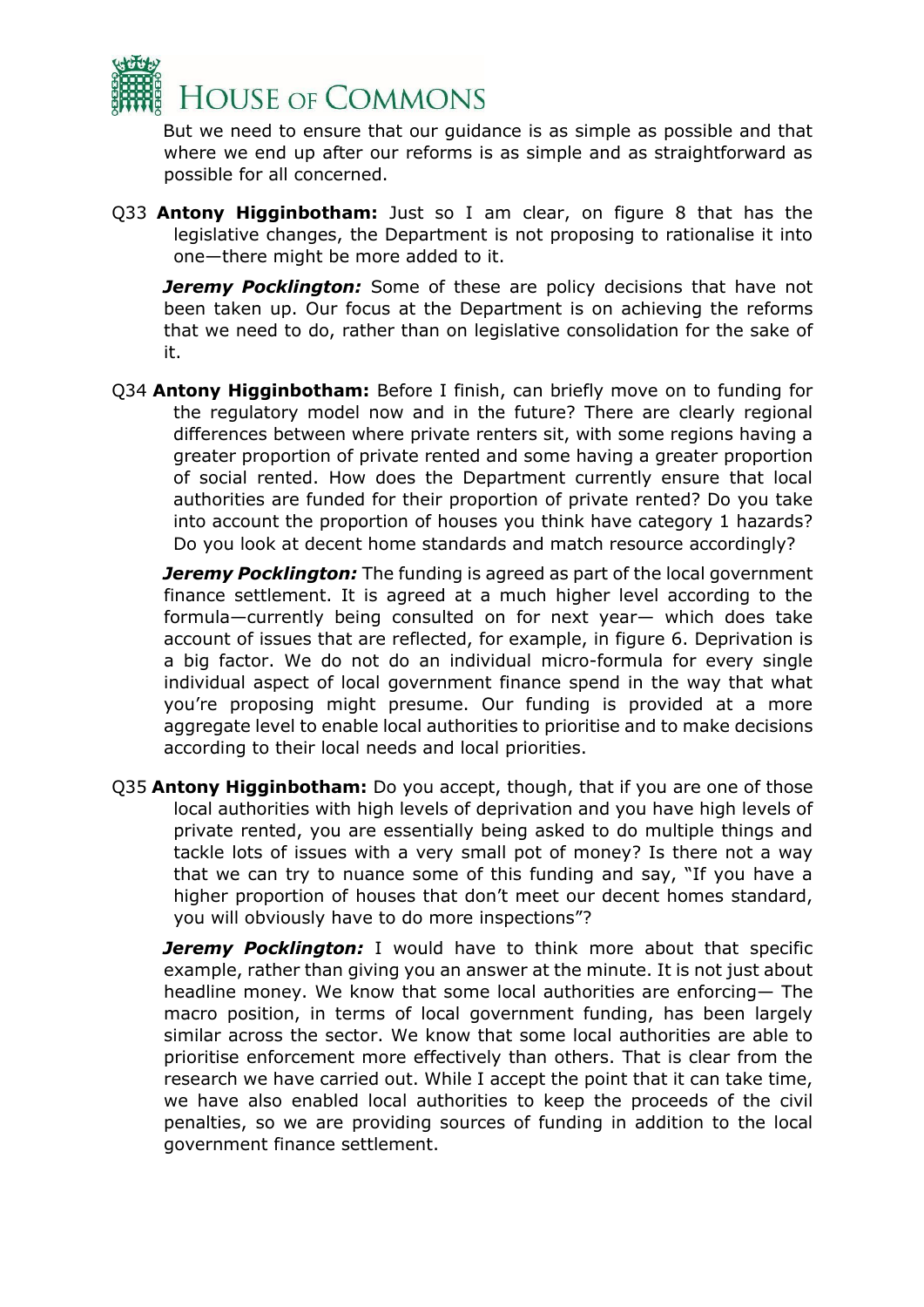

Q36 **Antony Higginbotham:** As you reform the system, presumably that will continue, because they will not only have to regulate the sector as is but will move to a new model.

**Jeremy Pocklington:** I personally think it has been a useful part of our reforms in recent years.

**Dan Carden:** I would like to ask a couple of questions on landlord licensing schemes. I do not know which of the witnesses will be best placed to answer those.

**Chair:** Ms Crowther.

Q37 **Dan Carden:** Can I start off by asking: how useful have landlord licensing schemes been in improving the private rented sector? I think they operate in 65 local authorities.

*Caroline Crowther:* We have engaged with a number of local authorities that have selective licensing schemes. They have reported to us that the schemes have been effective for them. The schemes have allowed proactive enforcement and given a real understanding of the local private rented sector market, enabling local authorities to target their enforcement effectively. We have two different ways of selective licensing. A subset of the number that you identified need to come to the Department for approval. We cannot necessarily match what the selective licensing schemes do with outcome. However, when we have spoken to local authorities, they find the tool extremely valuable for targeting particular issues in a particular area.

Q38 **Dan Carden:** Could you expand on that a little, in terms of landlords having to apply for licences and the higher standards they have to make sure their properties are at?

*Caroline Crowther:* In a selective licensing area, landlords have to be part of a licensing scheme, and they have to pay to be part of that scheme, which enables local authorities to target their enforcement very effectively. In a particular area, all landlords need to be part of the scheme. If there are particular issues—for example, antisocial behaviour— the scheme enables the local authority to target their enforcement effectively in that area. In order for local authorities to use the scheme, they need to have a very good understanding of their local market. This enables them to do that.

Q39 **Dan Carden:** In Liverpool, we had a landlord licensing scheme in place that was scrapped in January 2020. It was supported by Merseyside police, Merseyside Fire and Rescue Service and the council, but it was a decision from your Department, and I believe the Secretary of State, to call it back in and scrap it. We have waited two years for it to be replaced. Why was it scrapped?

*Caroline Crowther:* My understanding is that the initial application was on the basis of low housing demand. The assessment was that the evidence for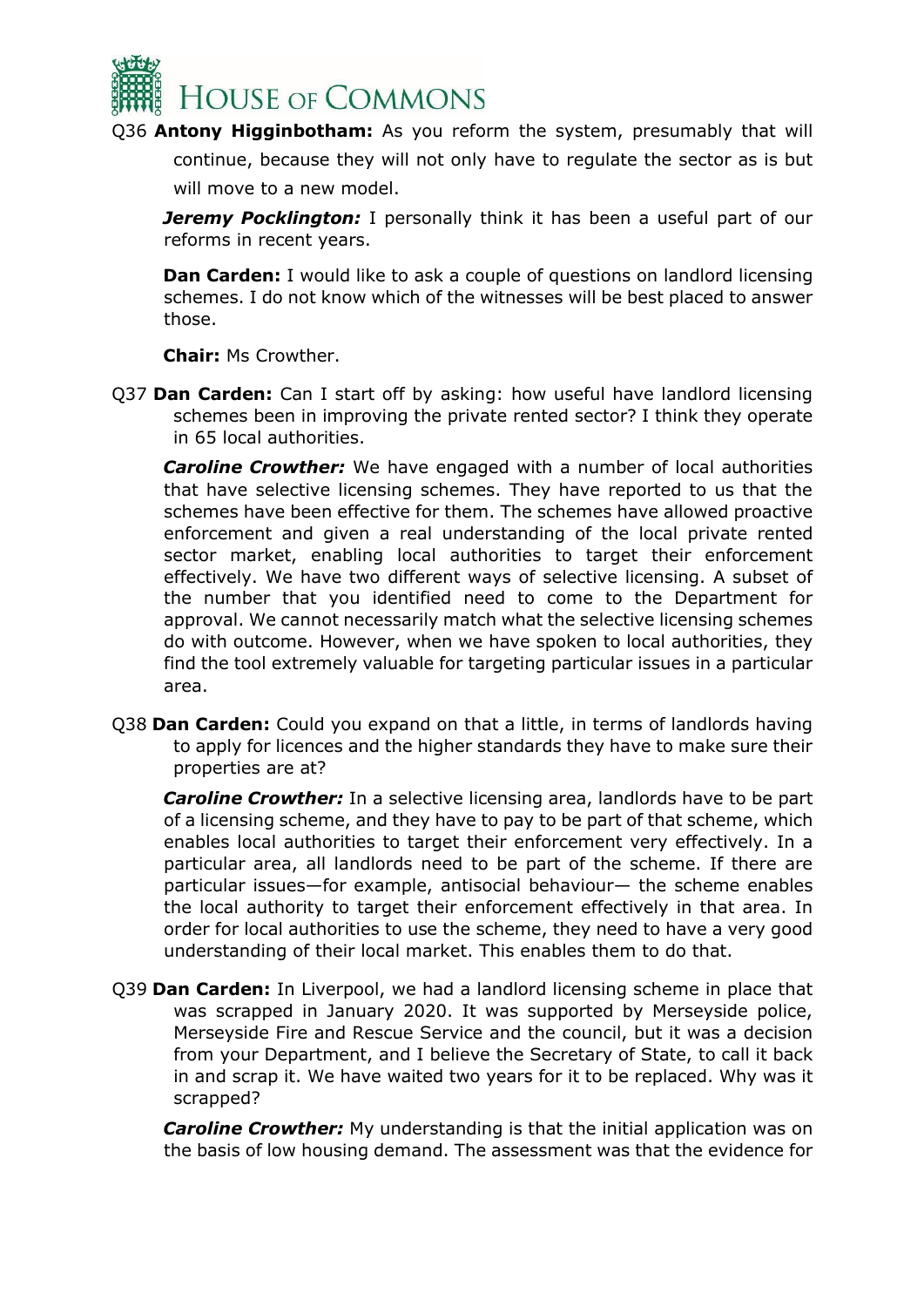

the application was not sufficiently strong. A subsequent application was made on poor housing conditions, which was subsequently approved.

Q40 **Dan Carden:** That wasn't what the local authority was saying at the time. It was very happy with the way the scheme was working. The scheme had the support of residents, yet the Secretary of State and the Department called it in. We have had no landlord licensing scheme until the latest one was announced at the end of last year. A lot of people in Liverpool are very disappointed that the rights they were afforded through the licensing scheme were taken away. Was there a reason for that being taken away?

*Caroline Crowther:* Certainly, the application in January 2020 was rejected on the basis that there was not sufficient evidence against the criteria for the app—

Q41 **Dan Carden:** Even though it had been in operation since 2015 and was deemed to be working by police and fire authorities?

*Caroline Crowther:* It was a new application in January 2020. It went through the application process within the Department, and that was the conclusion that was reached.

Q42 **Chair:** You say that a scheme was in place but that there was a new application, so why did the old scheme get scrapped?

*Caroline Crowther:* They need to be every five years.

Q43 **Chair:** Sorry, so it was a renewal of an application.

*Caroline Crowther:* Yes; they need a new application every five years.

Q44 **Dan Carden:** Why did it take two years for the Department to allow the new application to be implemented?

*Caroline Crowther:* We did receive the second application for Liverpool in February 2021, and the decision was made in November 2021. I appreciate that it took a little while to make that decision. That is partly because during this period, we have had quite a focus on covid, as your witnesses have already said.

Q45 **Chair:** Did the Department consider the challenge of having a gap? We are using Liverpool as an example, but there are a lot of other licensing schemes. Was there any dialogue between the council and the Department prior to the end of the term of the first licensing scheme?

*Caroline Crowther:* When local authorities want to make an application whether a brand-new application or one that they have had previously— we have a lot of engagement with the local authority before they make the application, to make sure that it is as strong as possible.

Q46 **Chair:** In this case, as Mr Carden has outlined, the scheme had been working for five years and was very popular locally with all the key authorities in terms of housing safety and so on, but it stopped, and a new application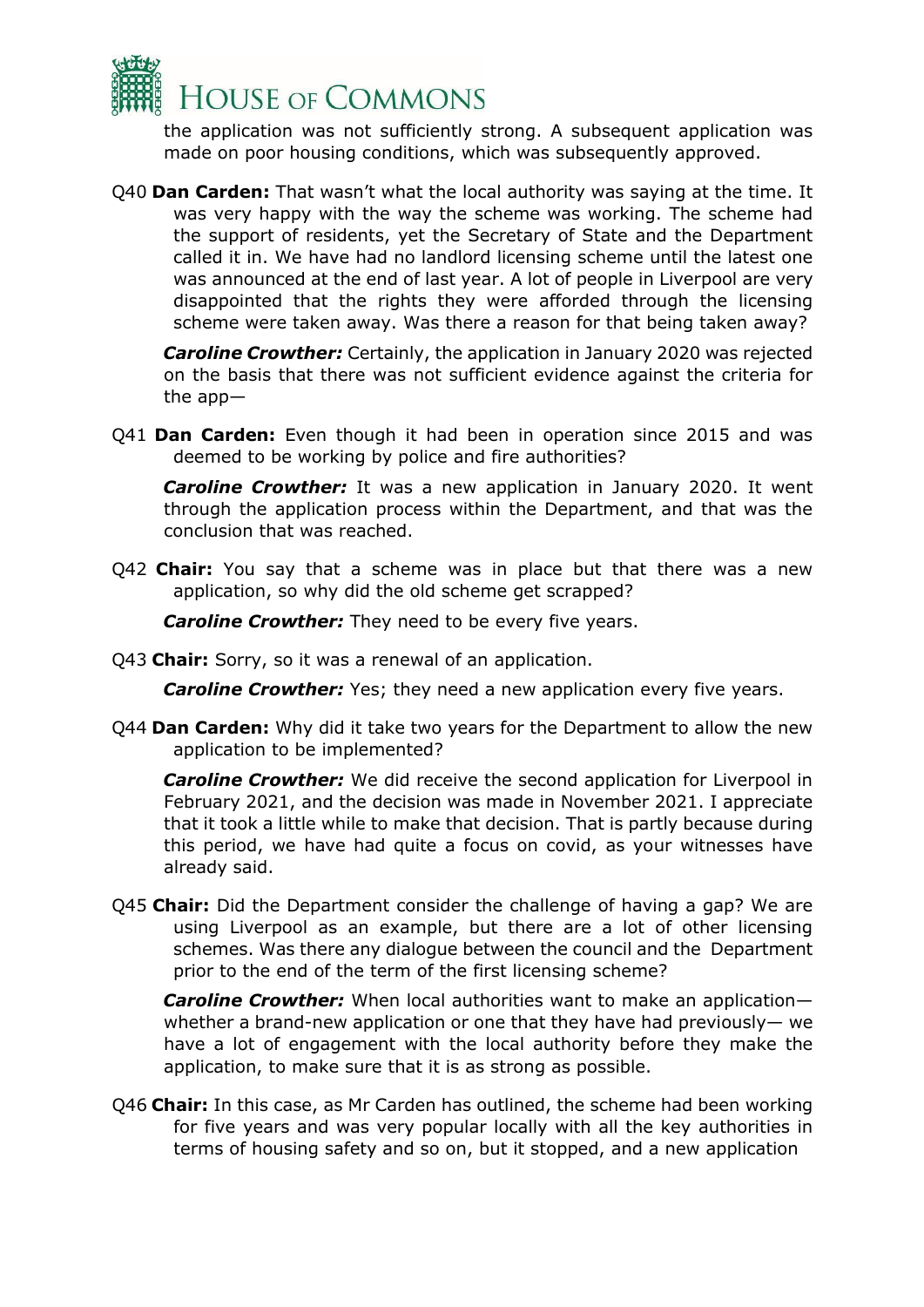

was not successful. Were there any delays at the Department, or are you suggesting anything else?

*Caroline Crowther:* It is partly delays in the Department, but it is partly because we were back and forth with the local authority just to make sure that the application was as strong as it could be.

Q47 **Chair:** Is it not a bit undesirable to have a gap? Could you not have let the older one be extended? Or do you not have the powers for that?

*Caroline Crowther:* We cannot do that, in legislation.

Q48 **Chair:** The legislation sets out that you cannot extend? There is no leeway on that?

#### *Caroline Crowther:* No.

Q49 **Dan Carden:** The last landlord licensing scheme was city-wide, and the Department said that that was an issue and that it should not be citywide. The new landlord licensing scheme now covers only 80% of the city. Again, it is a popular scheme, and I do not see why you, at the top in government, are putting such rigid restrictions on a scheme that is, in the end, about raising standards.

*Caroline Crowther:* In terms of selective licensing, I will refer to the conversations we have been having with local authorities with schemes. They do find that the process of application does strengthen their understanding of the PRS market and allows them to target their enforcement activity effectively.

Q50 **Dan Carden:** That is not what you were being told by Liverpool, who were saying the exact opposite. They were saying, "This scheme works well right across our city, and we want to keep it as a city-wide scheme." You dictated from the Department that that could not be allowed to carry on? Why?

*Caroline Crowther:* We did not feel that the evidence submitted to the Department was sufficiently strong.

**Dan Carden:** Okay, well all the local—

Q51 **Chair:** I think we are puzzled by the process here, using Liverpool as an example. It is a city region, but the city itself is quite large. This was a decision by a local government that seemed to work. You mentioned this a bit earlier, but on what specific criteria did the Department turn the application down? We talked about local government having powers earlier, and Mr Pocklington outlined some of the roles of different local authorities to know their own areas. In this case, it was a local council. What were the criteria? Was it that they were charging some landlords when you did not think they should? Was that a problem in some parts of the city? How would Whitehall know that better than Liverpool City Council?

*Caroline Crowther:* For selective licensing, there is a number of criteria on which a local authority might make an application. Liverpool did make an application on the basis of low housing demand across the whole city— that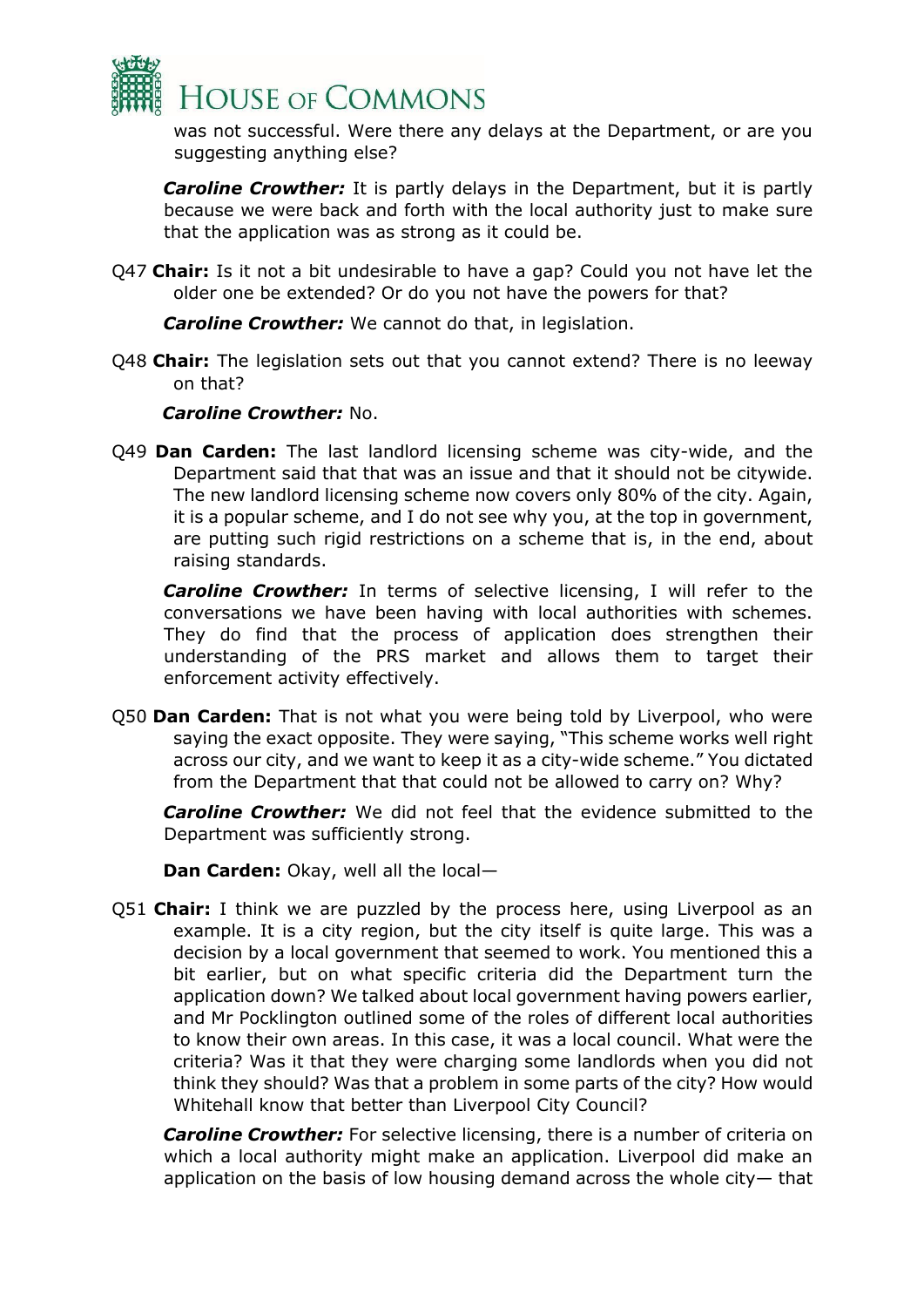

was the basis on which they made the initial application. The Department's view was that the application did not demonstrate enough robust evidence of that to justify the licensing scheme. That was the application that was made in August 2019.

**Dan Carden:** I'm going to move on.

Q52 **Chair:** Okay. I'm just a bit lost as to who is deciding what here. Sorry to pursue this, but what was the disadvantage to the Department of agreeing? Were you tied down by primary legislation on what you could agree? I cannot see any particular disadvantage in allowing what had already been working for five years to continue.

**Caroline Crowther:** We are tied down by legislation, and also because these schemes allow local authorities to charge landlords to be members of the scheme. We need to make sure that the scheme is robust, that there is a good understanding of the local area, and that there is a good understanding of how enforcement will be targeted. That is the basis on which we are looking at the applications. If applications cover more than 20% of a borough or the PRS market, the Department looks at those applications to ensure robustness and consistency.

**Chair:** Consistency is another point that Mr Carden may pick up on.

Q53 **Dan Carden:** Mr Pocklington, I am going to move on and pick up on some points that were made earlier. You were quite clear at the start of the session about the problems with the private rented sector. Where people pay the most for their property, they are more likely to have a substandard property. People are most likely to live with serious health hazards in the private rented sector. Many local authorities simply do not have the resources to monitor and maintain decent standards across what is a private market. The most deprived communities and local authorities have seen the biggest funding cuts over the last 10 years. How are you going to get beyond that problem with any new strategy?

*Jeremy Pocklington:* It's an issue that we have talked about before at this Committee. Most fundamentally, the Government are putting additional resources into local government. The recent spending review provides for, I think, a nearly 3% annual average real-terms increase in resources available, including for social care. The settlement for next year provides additional—

**Dan Carden:** Not for Liverpool.

**Chair:** Let's not run through the biggest—

*Jeremy Pocklington:* The point is, and we talk about this at length—

**Chair:** We could spend all afternoon arguing about those figures.

**Dan Carden:** I want to say that I don't recognise those figures at all.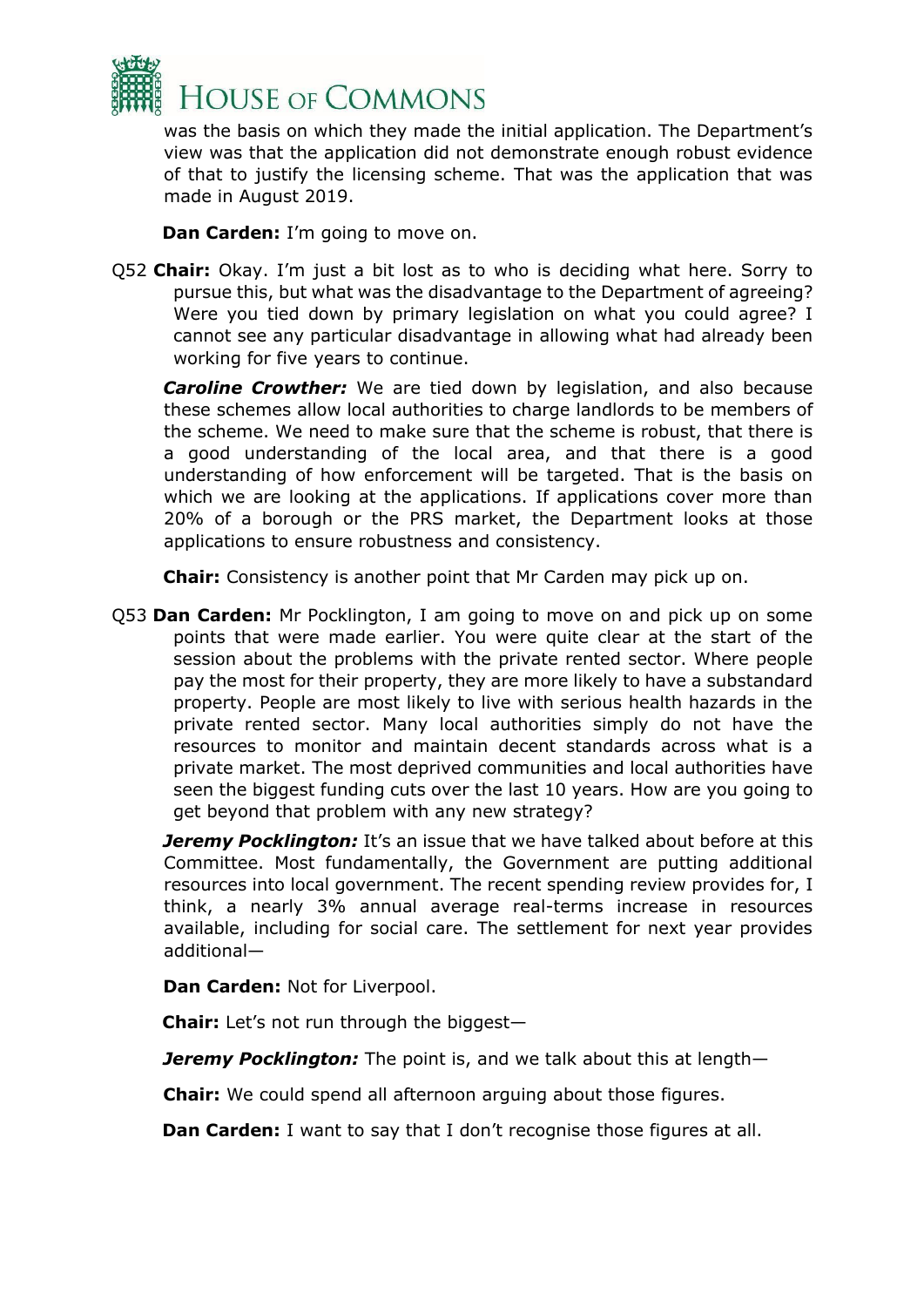

**Chair:** No, I don't recognise them. Inflation is higher than 3%. On the increase in council tax, they have the licence to do that, or the requirement to do that in—

**Dan Carden:** I represent a council that is facing another £30 million-odd of cuts this year, so it is quite insulting to hear that you are increasing funds.

Q54 **Chair:** It may be an increase in year, but over 10 years there has been a decrease in funding. Let's be clear.

**Jeremy Pocklington:** This is important. We have discussed it at length. Yes, local government bore the brunt of fiscal consolidation. That is essentially what we are talking about, but I think it is a very valid point for me to make that this spending review and the recent spending reviews have not continued that trend, and we have seen increases in the resources available for local government. Of course, everyone would like to see as much as possible, but in a fiscally constrained—

Q55 **Chair:** Yes, but the word "increase" is a lame word. It has gone up a bit one year, after 10 years of being reduced.

*Jeremy Pocklington:* We have provided additional resources, and we will have to perhaps agree to disagree on precisely how to describe that. Ultimately, the way our local government finance system works is that it is for local authorities to determine resource allocations according to local priorities. What we do in the Department is provide the settlement as a whole and ensure that it is sustainable. Central Government is responsible for the duties and obligations on local government, and there are obligations on local government in this area.

I am not trying to downplay the importance of money and resources, but I do not think that it is simply about the money; it is also about the efficiency and the leadership. Some local authorities, we know from our own research, are enforcing better than others. I am not trying to deny the issue, but I do not think it is as simple as saying it is about money.

Q56 **Dan Carden:** Moving on to that territory, if there is going to be a national strategy for raising standards, how will it work if some local authorities have tenant support officers and others do not? Are you looking at other ways to raise standards and improve enforcement beyond simply asking local authorities to do more?

**Jeremy Pocklington:** That will take us into other aspects of the reform agenda, including the national landlord register, which we are committed to exploring and will provide more data. We know that data-led enforcement strategies are more effective. Lots of people, including earlier witnesses, are calling for such strategies. We are very interested in them and think that they will be a significant tool for local authorities. They will also empower tenants, and hopefully simplify compliance for landlords. Introducing a mandatory redress scheme, which we are committed to doing, will also improve compliance and enforcement.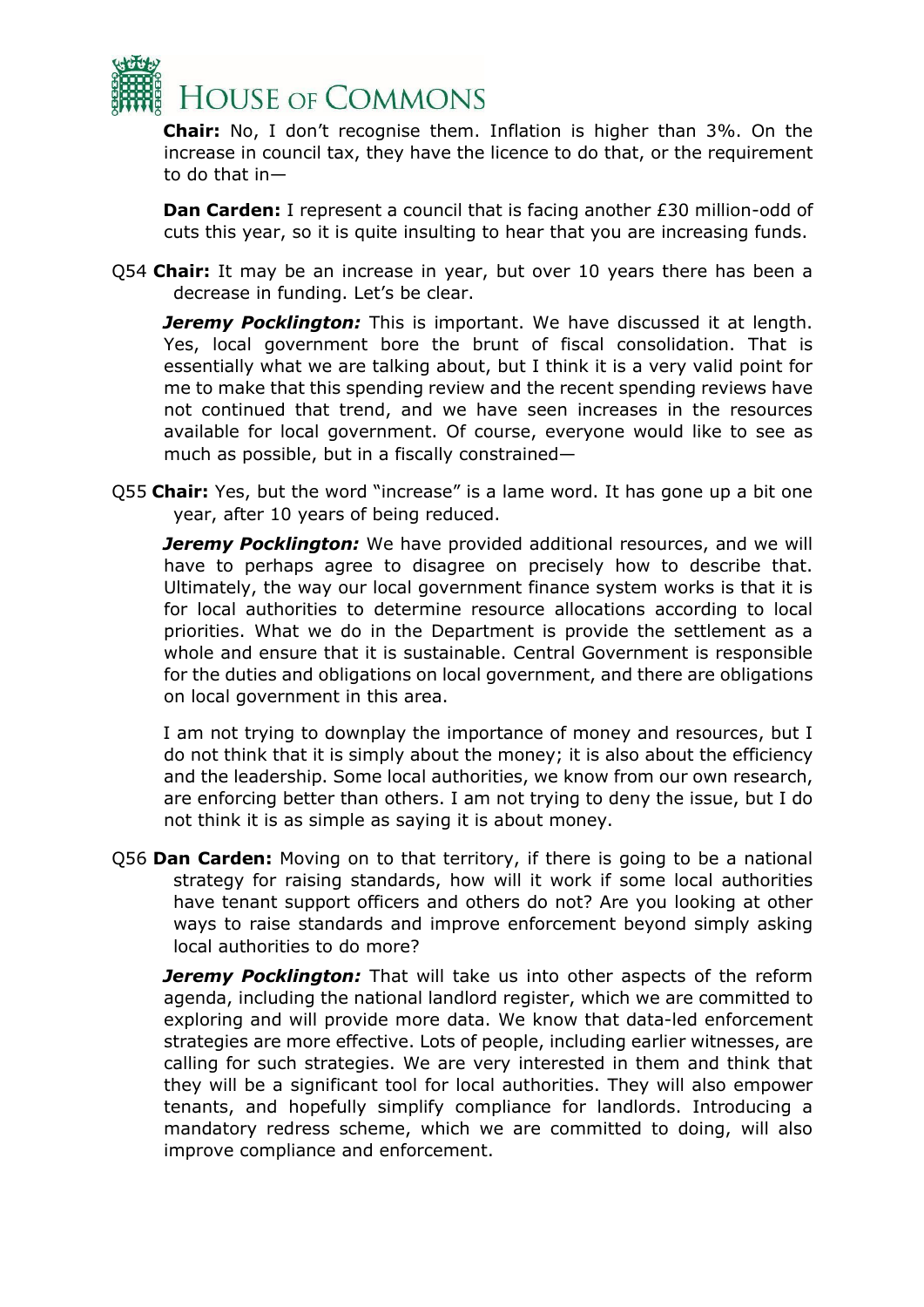

Q57 **Kate Osamor:** I first want to speak a little bit about Enfield's licensing scheme. When I was first elected, a scheme was introduced but a landlord who was not consulted appealed. The appeal was successful, which meant that the licensing scheme did not go ahead. The whole point

of having the licensing scheme is to find all the landlords, but within the court system the scheme did not work in favour of the local authority. What support does the Department give when a local authority does not have the expertise or manpower—or people power—to find all the landlords?

On top of that, it took seven years for another application to be made. Now we have been successful, which is really good, as we have a large proportion of privately rented homes that are in disrepair. We need this scheme. It has taken seven years. There was an occasion where somebody could come forward and say, "I wasn't consulted." That is a big deterrent, especially for the neighbouring local authorities. What support can be given to other local authorities in the same situation?

*Caroline Crowther:* As I said earlier, local authorities can come to the Department before they make an application, and the team will talk them through the application process, what is expected and the sort of things that are being looked for. That can give a real understanding of the local PRS market, how selective licensing might be used and targeted, the funds that are raised from landlords and how the scheme will run in the local area. The Department will speak to local authorities prior to the application so that they can make the strongest application possible.

Q58 **Kate Osamor:** Is this information widely known by local authorities?

*Caroline Crowther:* Yes. There is guidance for local authorities, but equally we are very happy to talk to them prior to the application.

Q59 **Chair:** We have touched on legislative restraints. Is there anything in legislation on licensing schemes that you would want to see changed or that might be in scope for the private rented sector review?

*Caroline Crowther:* We are looking at all things holistically, as Mr Pocklington has said, so I can't really say any more at this stage.

Q60<sup>1</sup> **Chair:** Is all of what you have talked about in primary legislation?

## *Caroline Crowther:* Yes.

**Chair:** So new primary legislation would be required to make it easier, or to have a different way of introducing licensing schemes.

Q61 **Kate Osamor:** I would like to ask about support for tenants. In your view we have had lots of evidence and listened to various views—is there sufficient support for tenants? A lot of tenants live in privately run homes where the landlords can voluntarily put themselves to be on the redress scheme. At the moment, that is for letting agencies and property

<sup>1</sup> [Caroline Crowther wrote to](https://committees.parliament.uk/publications/8924/documents/152338/default/) [committee on](https://committees.parliament.uk/publications/8924/documents/152338/default/) [11 February 2022 with additional clarifications](https://committees.parliament.uk/publications/8924/documents/152338/default/)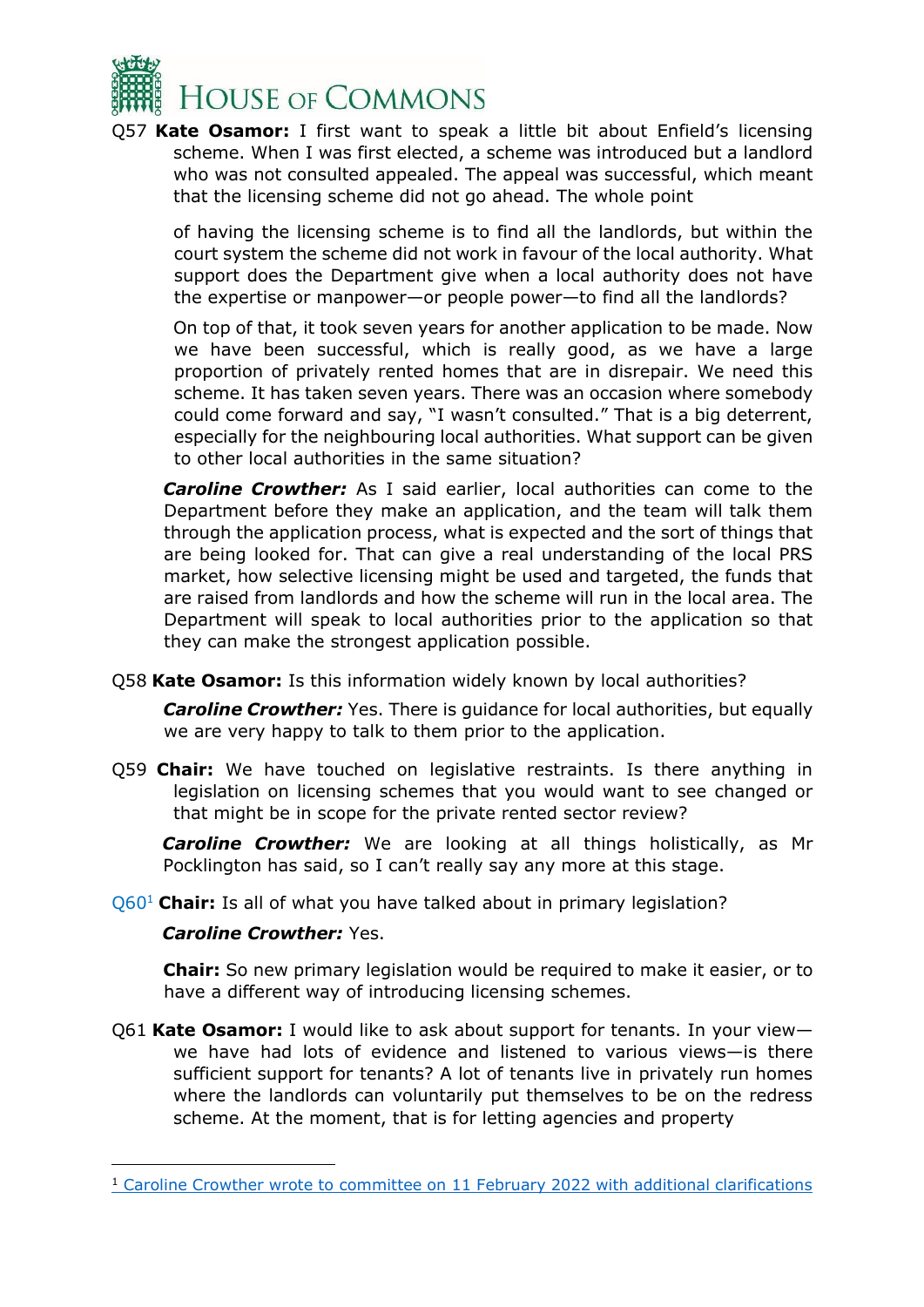

management. Take-up is very low, however, and unfortunately many homes are unfit for human habitation.

What work are you doing to ensure that tenants know their rights and to ensure that they do not end up having to go to court? What interventions are you making in the early stages to ensure that tenants know their rights, that landlords fix their homes up—bottom line—and, lastly and importantly, that vulnerable tenants, such as those who do not have English as their first language, have a disability or are on a low income and reliant on benefits, are not frightened of addressing any problems because they believe they will be evicted straightaway?

*Caroline Crowther:* There are a number of questions in there. There are some protections for tenants: the cap on deposit fees, protection of tenancy deposits—client money—redress for issues with letting agents, and through the courts. However, we accept that for vulnerable tenants, to whom you are alluding, that is really difficult.

We have guidance, so that tenants are clear on their rights and routes to redress but, equally, we accept that ensuring that tenants have access to that guidance is difficult, so we partner with organisations, and we heard from some of the witnesses today. We work with Shelter and Citizens Advice, engaging closely with them. They disseminate the guidance for us. We also work with DWP—quite a lot of the vulnerable tenants to whom you refer have a lot of interaction with the DWP, including Jobcentre Plus. We make sure that work coaches, for example, have access to the information, so that they can support claimants through any issues they might have. We work closely with Shelter and Citizens Advice, and we are very grateful for the work they do with us.

Q62 **Kate Osamor:** How will you ensure that the information that you are getting at the moment, and the information that the agencies you are working with have, will end up in the White Paper?

*Caroline Crowther:* We are working on a number of proposals for the White Paper. What is important to us—we are already doing this—is seeking the views of tenants directly. Through the landlord register, we have done some digital discovery work, working directly with tenants. We ask for tenants' views, and we had over 6,000 respondents to that work. We have also worked with Shelter and Citizens Advice to hear directly from tenants.

From my perspective, it is very important that any changes work for all tenants. It is worth saying that the PRS is quite varied, so we need to make sure that the system will work for everyone who uses the private rented sector. We have a particular concern about making sure that vulnerable tenants are supported.

Communication will be critical to the reforms. It is not just about tenants engaging in the policy process, which we are keen that they do, but about making sure that our communications campaign is strong. Again, we want to use our partners to help us do that. We are very attuned to the fact that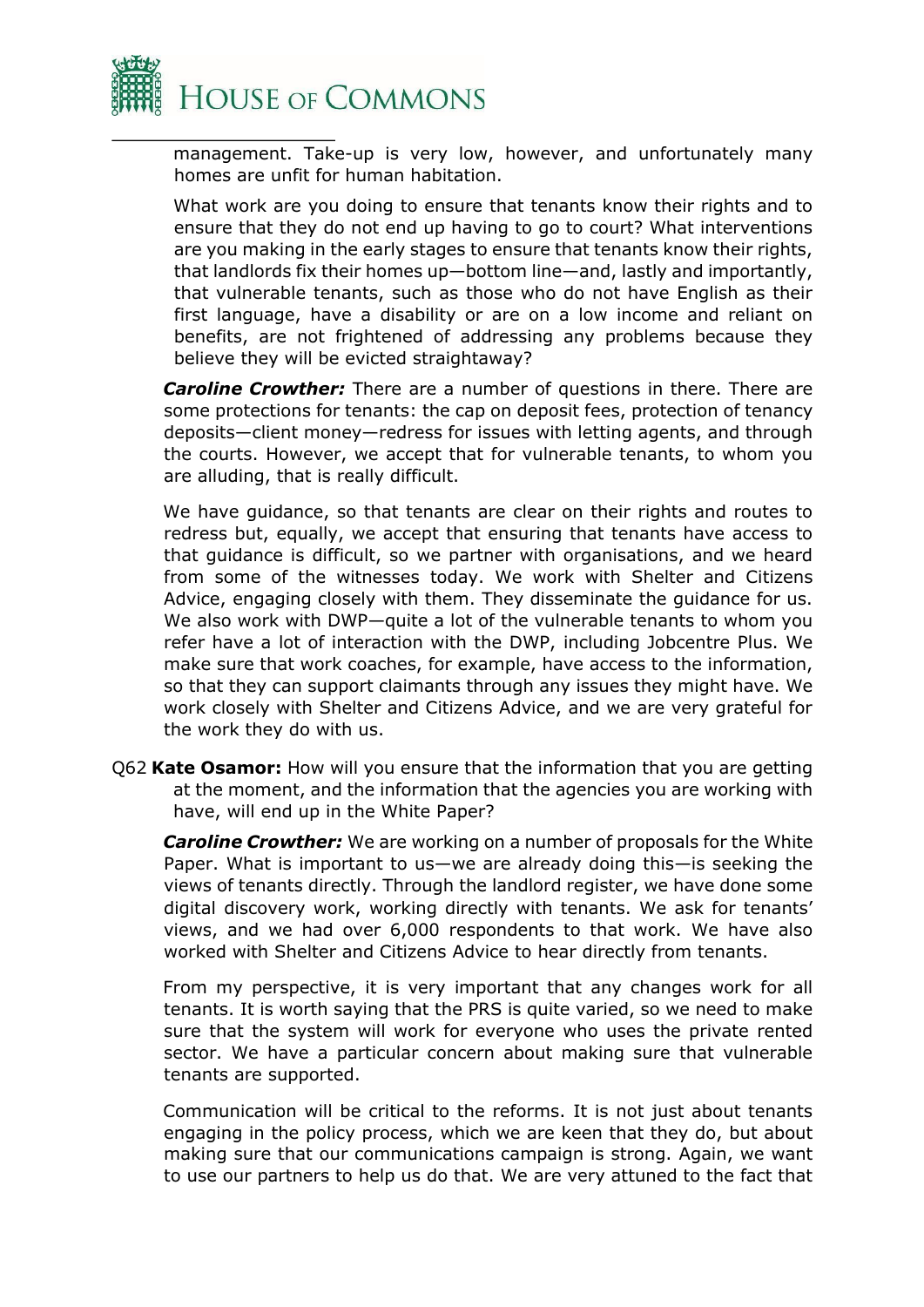

we need to support vulnerable tenants through the current system and through change. Any system that changes needs a strong communications campaign.

Q63 **Kate Osamor:** Lastly, you spoke about conventional or more well-known agencies, but are you working with any faith groups or organisations that may pick up a lot of those people in their day-to-day lives?

*Caroline Crowther:* We have reached out to all sorts of organisations to join roundtables with Ministers. If there are any organisations that we have not yet reached, we are happy to engage widely. It is worth being clear that Ministers want to engage extremely widely on all the reform programmes, so that we reflect the diversity of the people who use the private rented sector—it is a very diverse sector.

Q64 **Kate Osamor:** Do you have a date for the White Paper? Can you give us a date?

**Chair:** A window?

*Caroline Crowther:* Ministers have said this year.

**Chair:** This financial year, or this calendar year?

*Caroline Crowther:* This calendar year.

Q65 **Chair:** Thank you. We will hold Ministers to that now. Everyone talked about engaging, and just then, Ms Crowther, you talked about engaging with tenants. We heard from ACORN that it has not had access from the Department. Is that something you recognise? What are you doing to engage an emerging group of large and effective tenant unions?

*Caroline Crowther:* We are very happy to engage with ACORN. We will follow that up after this hearing. As you heard, we are very happy to engage with a lot of people, so I am happy to reach out to ACORN.

**Chair:** It is noticeable how ACORN has definitely grown as a group, so it will have some very useful evidence.

## *Caroline Crowther:* Yes.

Q66 **Chair:** We have talked about vulnerable tenants, but a lot of us, especially in expensive areas such as London, have lots of residents living in seriously overcrowded conditions. A lot of that is in social housing, but it is also in the private rented sector. At the beginning of the pandemic, around 15% of privately rented homes were overcrowded. I suppose this is to Tracey Waltho, because you deal with planning as well: what is the long-term plan to try and resolve this? Can you tell us why you think that is and what you are doing to try and resolve it?

**Tracey Waltho:** You are right; there is data showing that overcrowding, on the English Housing Resilience Survey, hit 15%. It has come down to 14% in the latest wave. If you look at an alternative data source—the English Housing Survey that runs all the way through the year—then that suggests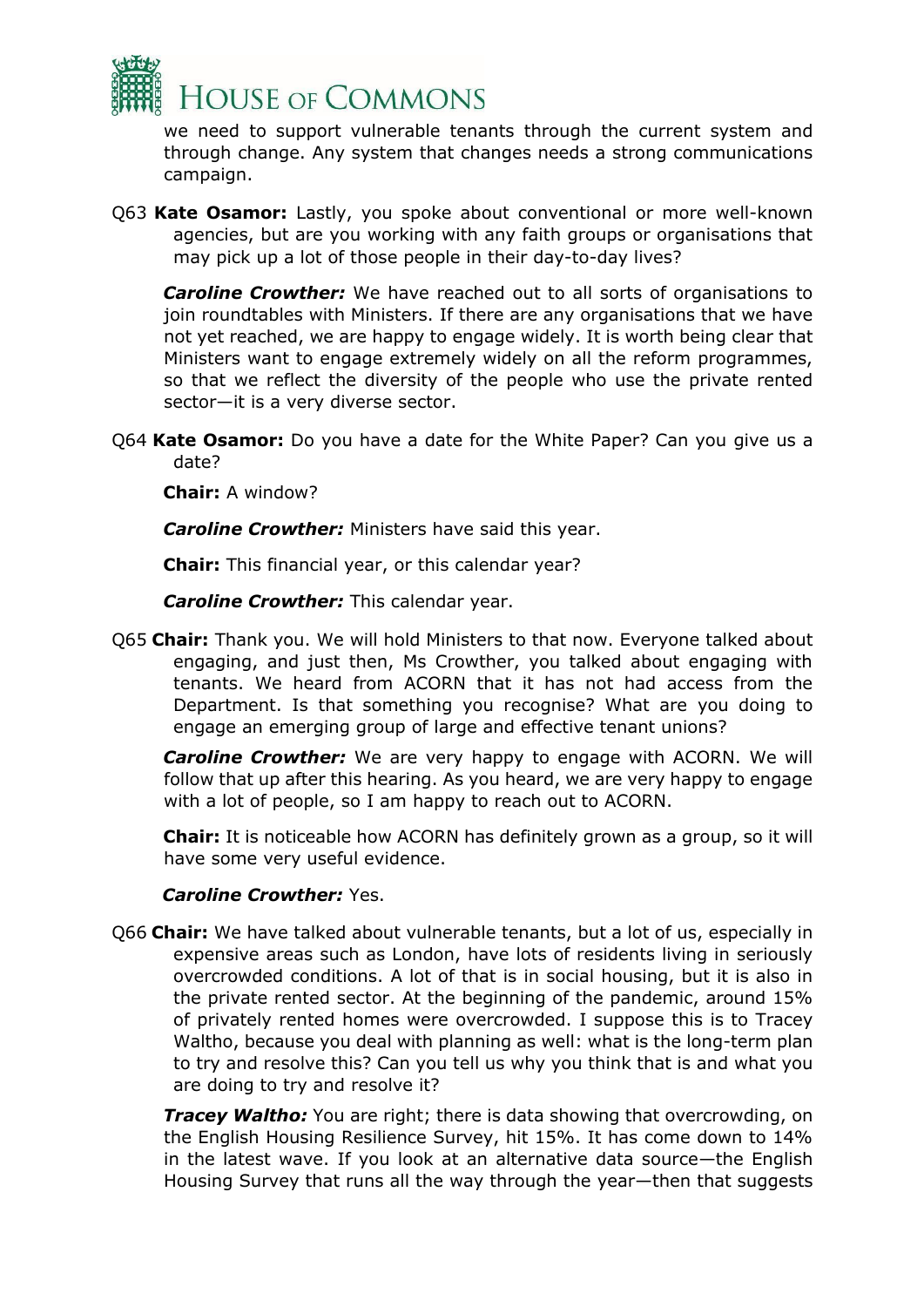

that overcrowding is at much more historic levels. However, that data source excludes residents who may be temporary.

I am not going to say it is a waiting game, but I think we have to be very watchful in order to understand if this is a sustained problem, or whether it is something that was a response to bubbling and the unique conditions of the pandemic. I do not want to make light of it; I think it is potentially a very serious issue. However, we don't really understand how sustained it is.

The solutions to overcrowding are long term in nature. You will have heard me say before that we are making very sustained investment in affordable housing: £11.5 billion supporting up to 185,000 homes in the next wave of the programme. A good deal of that money has already been committed through strategic partnerships; there is a very healthy interest in it. Over £8 billion of that has been committed, and that will include 32,000—

Q67 **Chair:** I do not doubt any of the figures that you are giving us. However, be it 15% or 14%, that is still a lot of households that are overcrowded. When you talk about people who are temporarily there that includes, in my constituency, a lot of families who are hoping they will get somewhere, but it can temporarily extend to months and years with one family living in a bedroom. Are you including that in there? When you say temporary, do you mean someone who has gone to live with mum and dad outside of London?

*Tracey Waltho:* We think that the latter is how people have interpreted it when answering the survey. The origin of the distinction came from making sure that we are counting students consistently. I don't think it will capture the sort of people you are talking about.

Q68 **Chair:** That is my fear: that it does not capture those people. When you talk about the affordable homes you are bringing, not all of that is socialrented housing, is it? You are using "affordable" in the broadest sense: shared ownership and sub-prime rent.

*Tracey Waltho:* Yes, approximately half of that will be shared ownership. There is a doubling of the level of social rent being provided through the programme—at least 32,000.

Q69 **Chair:** Just on Saturday I was on the doorstep of a lady who has a 32yearold, a 21-year-old and an 18-year-old living in her two-bedroom flat; the three of them are having to share a room. The 32-year-old cannot afford to move out; to stay on her friend's sofa she is paying £350 a month in order to sometimes get away from her family—not that she doesn't love them, but it is difficult conditions. Those are people who have the benefit of a socialrented home; their children are growing up unable to afford to rent. My area is particularly expensive, but so is Ms Osamor's and so are the Cotswolds—Sir Geoffrey's constituency. I am not knocking what you are trying to do here, Ms Waltho, but is 180,000 anywhere near enough, given that half of it is shared ownership? How are you going to make sure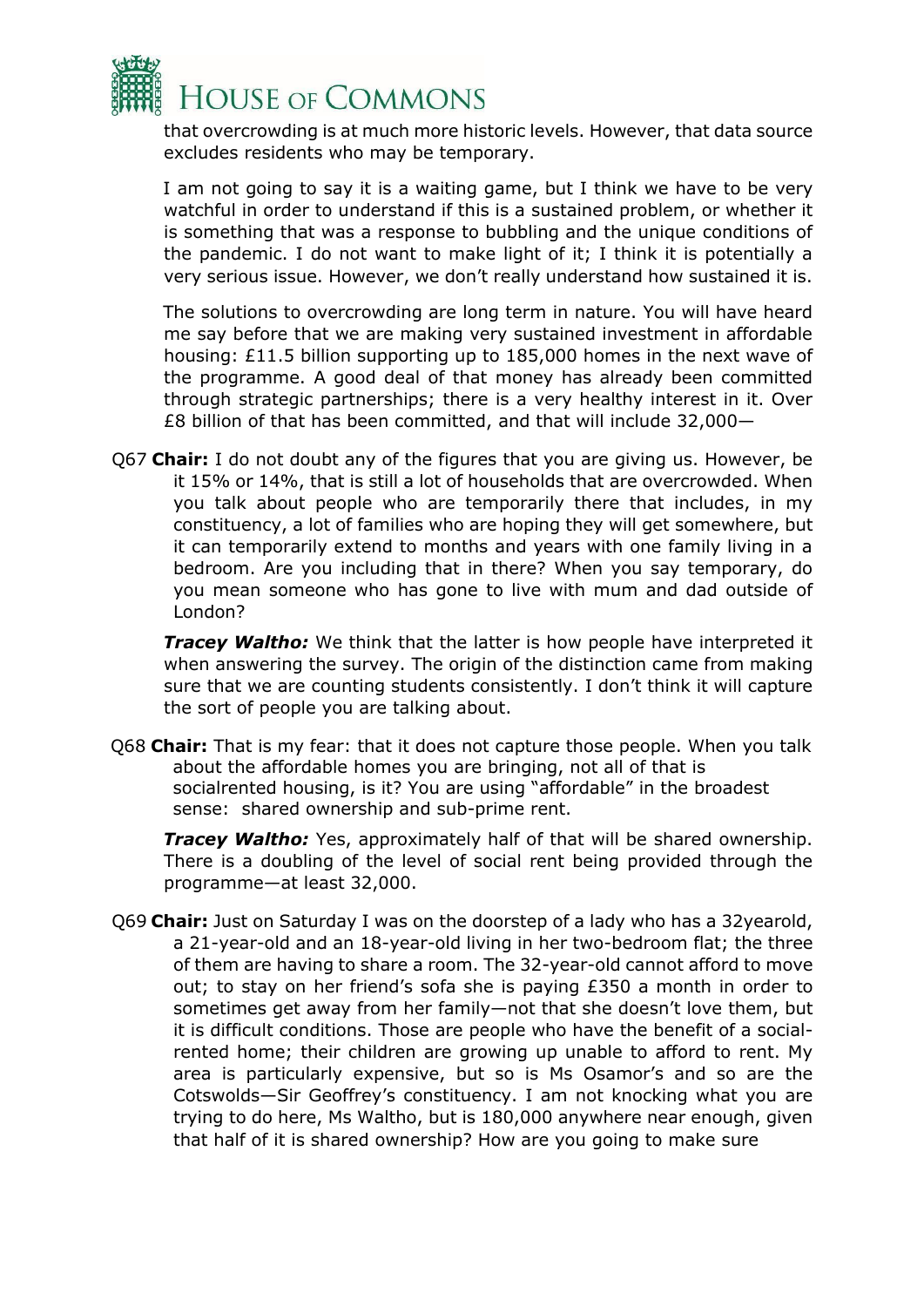

that the housing needs of those people who are desperately working and who, as in the case I just cited, desperately want a roof over their head but cannot afford it, are resolved?

*Tracey Waltho:* We continue to invest sustainably. As Mr Pocklington said earlier, we would all like to have unlimited resources, but we are doing the best with the settlement that we achieved. It is a historic level of funding; it needs to match the capacity of the sector to expand, as well. I think I have been very clear about the extent to which this programme is going to make progress against the issues.

Q70 **Chair:** It's just that this Committee has looked at this before and challenged the Department to list the actual number of social rented homes, because shared ownership is out of the reach of many constituents, even if they are in good jobs, because of the London levels of rent—in the case of my constituency. Do you have a regional take on all of this? Do you have areas that you are particularly trying to focus some of that housing towards? You are responsible for planning as DG as well, and I know there have been lots of discussions about that and I am going to draw you into the policy. Are you aware of where the gaps are, and are you really trying to plug them?

*Tracey Waltho:* We certainly have awareness of housing need, where temporary accommodation shows particular pressures and so on. To be honest, there is a shift within this programme towards greater investment going outside of London on levelling-up grounds, so it will be for individual housing associations to put forwards bids for where they think can make the most difference and be guided by the value for money—

Q71 **Chair:** I appreciate your candour on levelling up, but the problem is in constituencies such as mine, where I have City bankers—good luck to them; they own a nice property in Hackney—but then there are people almost next door to them who are living with one family in one room and one family in another or with grown-up children who are never going to be able to privately rent or own their own home.

*Tracey Waltho:* I am acutely conscious—

**Chair:** Are we levelling up, Mr Pocklington, within London as well?

**Jeremy Pocklington:** We are acutely conscious, as Ms Waltho was just about to say, of the pressures in London. There is still significant resource going to the GLA and to London. We are also conscious of the need for social rent properties, particularly in London given the housing market that you describe. Ultimately, there are some very big choices that Governments need to make here, but there is still significant investment going into London.

Q72 **Chair:** I have been an MP in Hackney for nearly 17 years, and I have seen children grow up into working adults who are unable to move out of home because they cannot afford to privately rent. Even on quite a good job it is hard to pay the levels of rent that are demanded. They would not qualify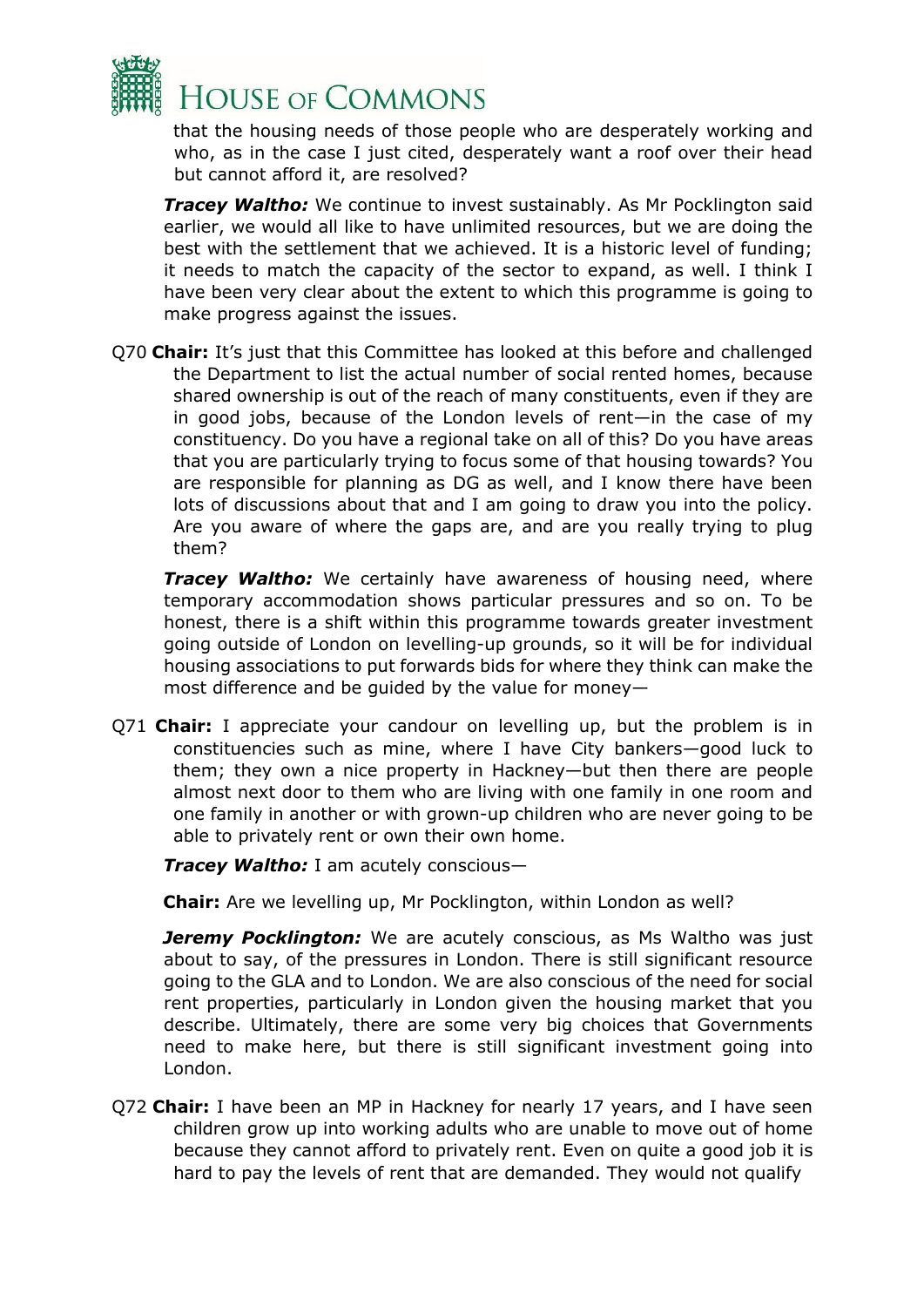

for social rented housing if they are single, but even then there wouldn't be enough available. Those who do qualify for social housing can end up in a hostel for three years, often with children, and with other people with particular challenges. We have seen huge growth in that.

There is a problem here, isn't there? We're talking about levelling up, but there is no levelling up for areas such as mine. Whatever money you put in, that situation will not be resolved quickly.

**Jeremy Pocklington:** There are very serious and substantial housing pressures in London. There are also very serious housing issues in other parts of the country as well—

**Chair:** Absolutely. The Cotswolds were mentioned just now.

*Jeremy Pocklington:* We could talk about that—

Q73 **Chair:** As we are on the private rented sector today, perhaps I could push on something. You have this White Paper coming out on the sector, so how will it make any difference? It might make a difference to standards or enforcement or to ensuring that only professional landlords want to enter the market, but what will it do to make things affordable for the people currently living in overcrowded private or social rented homes who cannot get social housing and who will not be able to afford shared ownership?

*Jeremy Pocklington:* The focus of the White Paper is on the areas that we have discussed: improving security of tenure; improving compliance; making it easier to get redress when things go wrong. What we want to see is our good landlords staying in the market and investing, being responsible and engaging well with their tenants. We will be happy if bad landlords decide to leave the market as a result. Ultimately, though, there are wider issues of demand and supply in local housing markets that are a much bigger question. The private rented sector is a market, and ultimately is it markets that drive the—

Q74 **Chair:** That's a very big question so Ms Crowther, as you're the director for responsible for the private rented sector, when you're modelling all these proposals that will be put into the regulatory White Paper for the private rented sector, are you looking at what that might mean for the supply of rented housing and rent levels?

*Caroline Crowther:* We will be putting a package together on that basis and looking at the cumulative impact on the market—on tenants, landlords and other players in the market. We will be looking at the overall impacts, but the focus of the PRS reforms is about improving security of tenure and improving standards.

Q75 **Chair:** Security of tenure is also attached to rent, of course. It was only anecdotal, but I read in the papers—I have not yet seen this directly in my constituency—about people renting properties within seven minutes of them being put online. The most incredible one involved someone putting down £90,000 down up front as a deposit to rent a property for three years.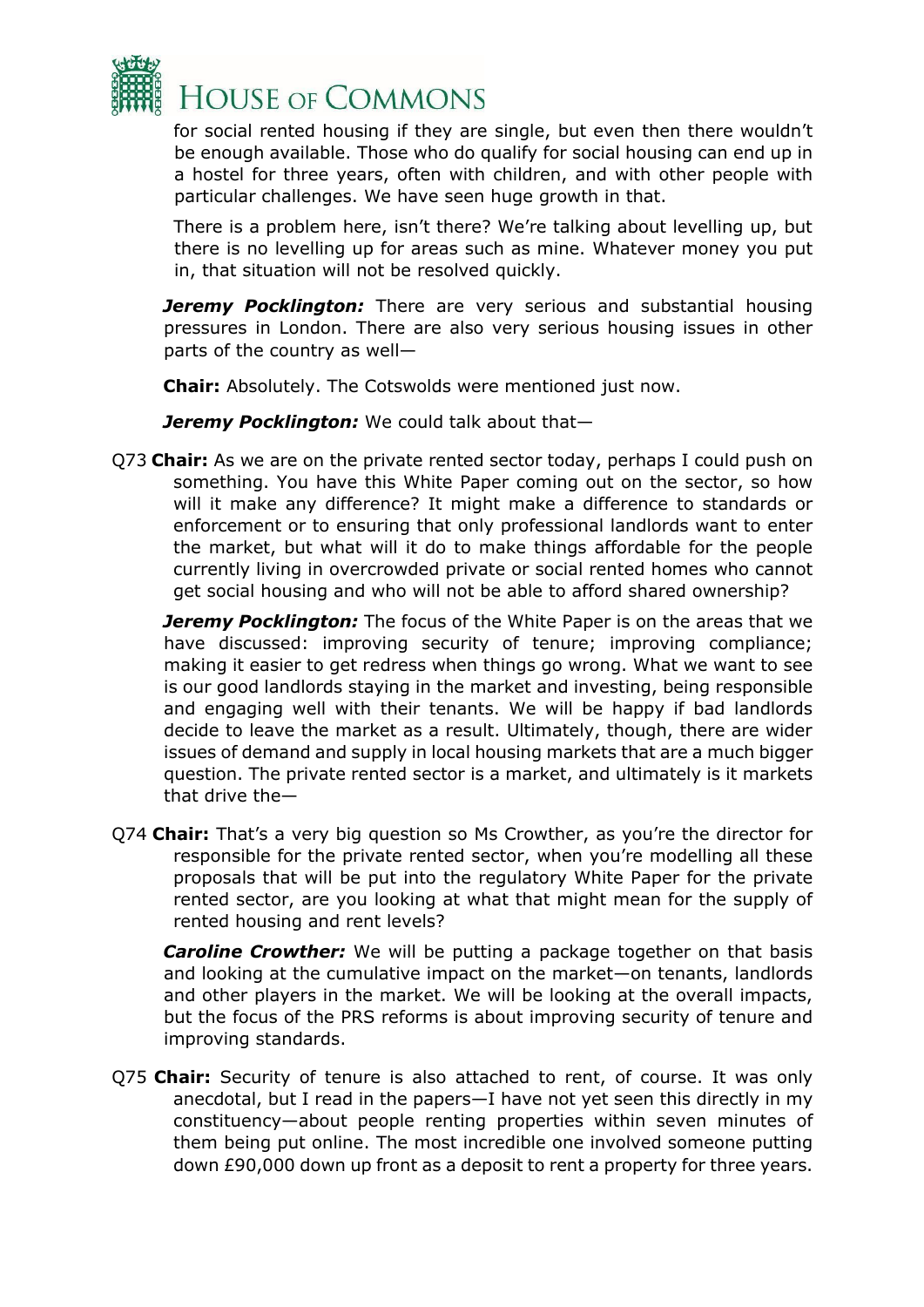

That is extraordinary and suggests to me that there is a big problem. Is that something that is on your radar?

*Caroline Crowther:* We are certainly monitoring it. Our understanding is that rental increases are generally below inflation, but they are rising for new lets. It is certainly an issue that we are observing for new lets, rather than families or other people in existing lets.

Q76 **Chair:** You have, of course, no regulatory powers over rents going up at these reported rates—*[Interruption.]* Are you agreeing? Is there something that you would like to say—

**Jeremy Pocklington:** Just that deposits are limited under the Tenant Fees Act—

**Chair:** To five weeks.

*Jeremy Pocklington:* In most cases, five weeks.

Q77 **Chair:** There is an anomaly for pets, but let's not get into that today. That is the deposit, but if the rent's going through the roof, a deposit of five times is still out of reach.

*Jeremy Pocklington:* Agreed. I thought you mentioned the deposit example earlier, so I might have misinterpreted it.

Q78 **Chair:** Absolutely. But you have no regulatory powers over the rate of rent increases.

*Jeremy Pocklington:* No, the market—

Q79 **Chair:** The market decides. But local authorities and hostels end up picking up the pieces for people who can no longer rent in the private sector.

**Jeremy Pocklington:** That's right, and in terms of new lets there is a regime—again, a complex regime. Just for completion, there is the ability to go to a first-tier tribunal if rent increases are disproportionate, but that is not really what we are talking about here. We are talking about traditional lets.

**Chair:** With inflation at 5%, maybe rising to 6%, it is still quite a lot. That is perhaps not seen as disproportionate, but it is still significant if you are on a retail wage or a non-London living wage. Okay, I will go back to Ms Osamor.

**Kate Osamor:** I have finished now.

Q80 **Sir Geoffrey Clifton-Brown:** I will just put a bit of balance back into this hearing. I have found that rents have increased less than inflation in the properties that I own. Under the last Labour Government when there were controls on rents, landlords were not doing the repairs because they could not afford to do them. I have lost £7,000 on one property because the rent has not been paid during covid. This is not all a one-way street. Landlords have suffered considerably. We have had a lot of tax concessions, particularly interest on our loans, that we cannot offset. I do not know of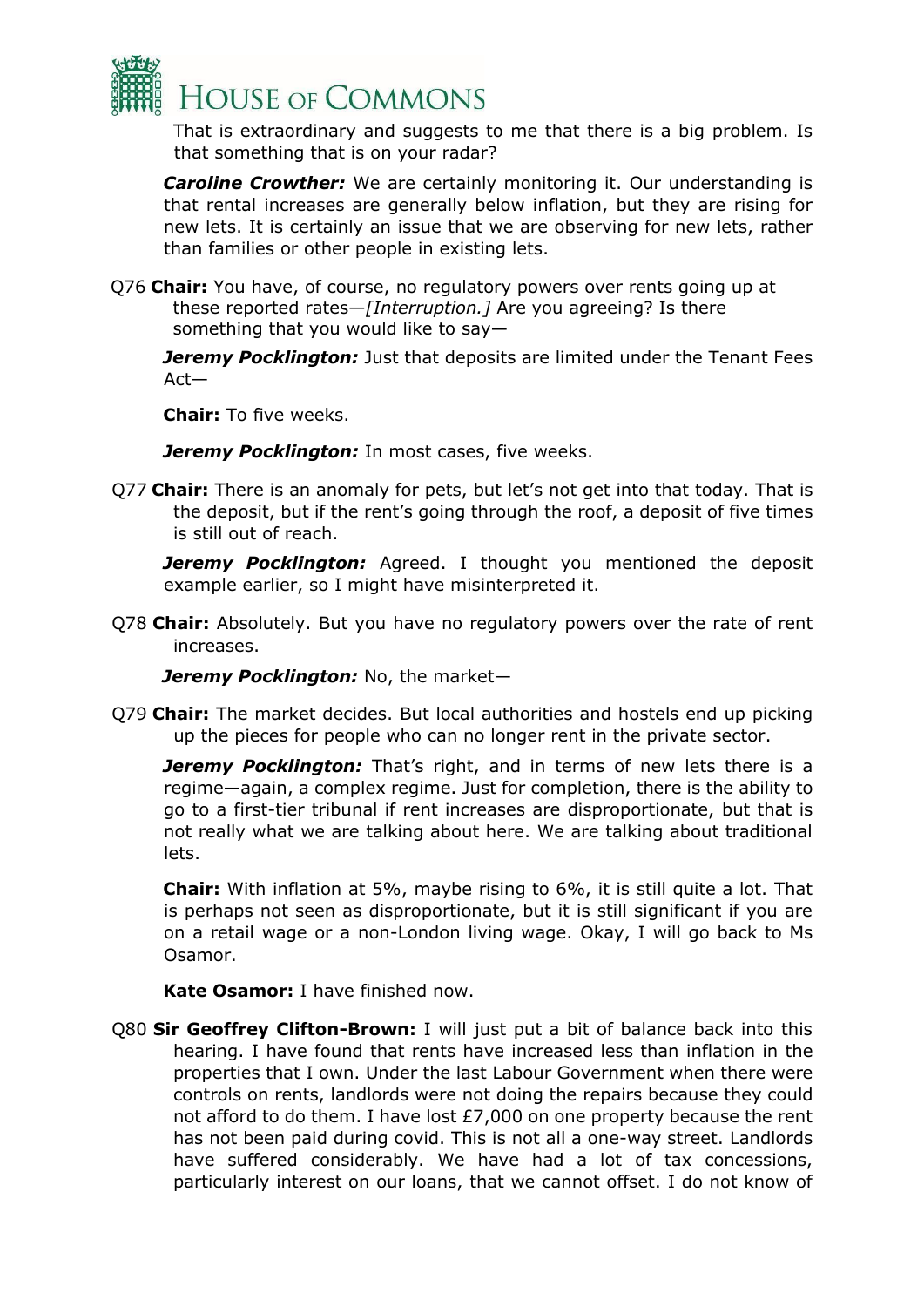

any other business where you cannot offset your loan fully against the cost of the business. So it is not a one-way street; landlords have problems as well. Do you agree?

**Jeremy Pocklington:** Sir Geoffrey, you are highlighting the balance in this debate. To be crystal clear, the Department has no work under way on the issue of rent controls—just to be very clear about that issue. You are absolutely right about the changing tax position—essentially, the reduction in MIRAS, to put it simply, that is available to landlords in the private sector.

So what is the policy? We want good landlords who are willing to invest to stay in the sector and continue to rent out their properties, but by implication we are happy to see bad landlords that are not prepared to meet these standards leave the market. The property does not disappear. Hopefully, they are replaced by a good landlord, or the property is sold and there is an owner-occupier there instead. It is inevitable that, for example, the requirement for homes to be decent and meet energy efficiency standards is imposing costs where those properties do not meet the standards, and we do that unashamedly. But you are quite right that that imposes costs on some landlords.

**Sir Geoffrey Clifton-Brown:** Chair, in the interests of balance, can I just say—

**Chair:** You came in partway through. We were discussing supply and demand.

Q81 **Sir Geoffrey Clifton-Brown:** But in the interests of balance, nobody would condone bad landlords. There should be proper measures taken to ensure that bad landlords can be rooted out, or at least that the problems can be sorted out. Would you agree with that?

#### *Jeremy Pocklington:* Yes.

Q82 **Chair:** To be clear, it is important that in all the work you do, you look at the modelling of who will come into the market, who might leave the market, and what the demand from tenants will be. I was asking Ms Crowther about that modelling. Will that modelling be published alongside any White Paper that you put out? From what we have heard from our other witnesses, there will be interest in what the impact will be on the market. As Ms Ehrlich from Shelter said, it is a consumer market that is not working at the moment.

*Caroline Crowther:* Yes, we will be looking at the impact on landlords and tenants. I am afraid I cannot commit either way today on whether any of the modelling will be published. Obviously, when it comes to legislation we will do an impact assessment, which will be published.

Q83 **Dan Carden:** Can I just pick up on one point quickly, Chair? I was just thinking about your response on rent caps. We have an energy price cap. I find it unbelievable that the Department would not at least investigate,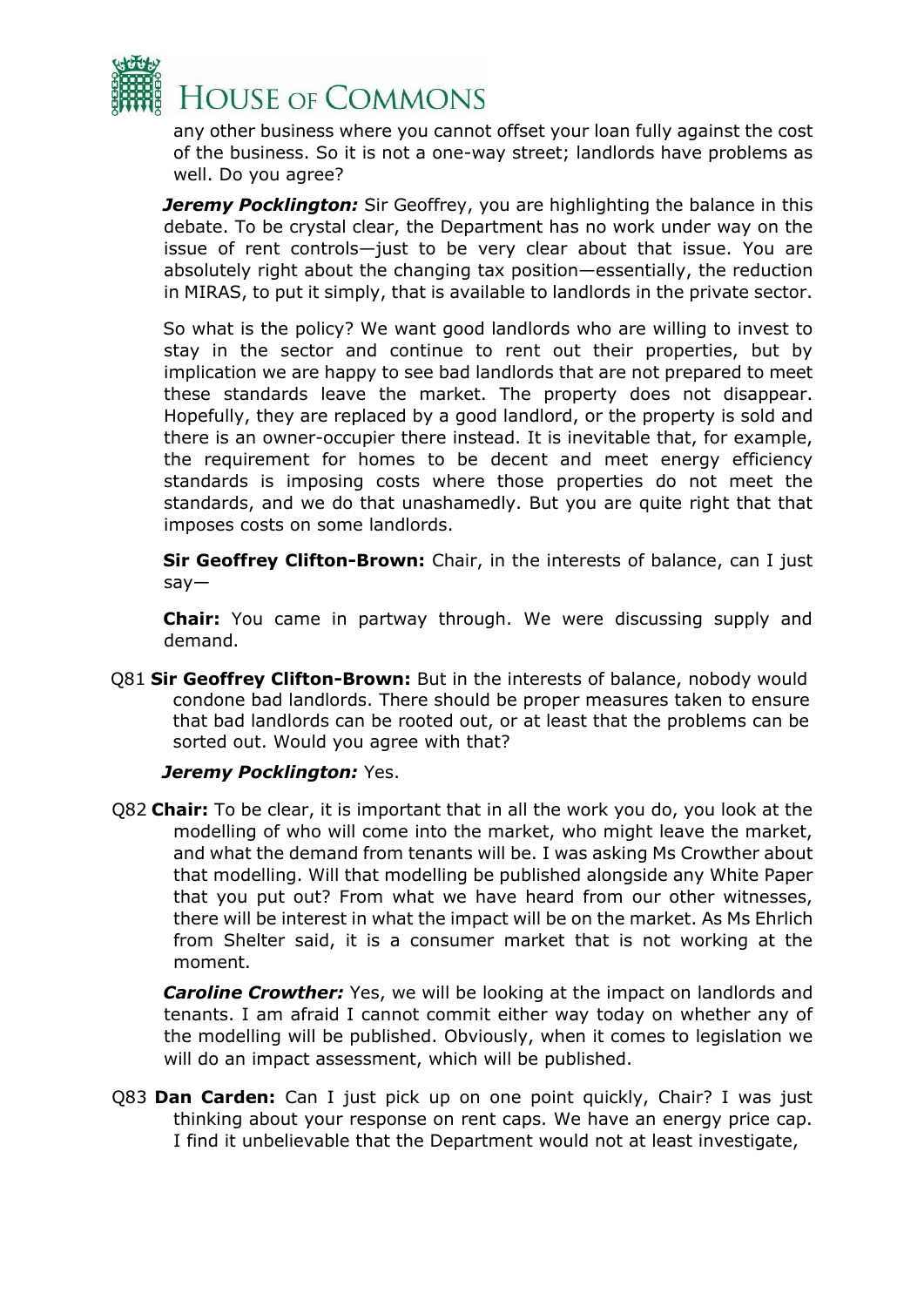

with an open mind, the idea of rent caps as we head into a period of time where people are facing a devastating cost of living crisis.

**Jeremy Pocklington:** As I said, we are not working on a rent cap, as you put it. As Ms Crowther said, rents are not increasing in the private rented sector at the rate that prices are increasing in some other markets, with energy being an example of that. It is a bigger topic than we are covering today. The overall evidence—

**Dan Carden:** Rents are already unaffordable for millions of people in this country.

*Jeremy Pocklington:* It is a bigger topic than we are covering today. The overall evidence on the effectiveness of rent caps is pretty mixed, but I think that is beyond the scope of today's hearing.

**Chair:** I think all political parties discuss this at different points in the cycle, and I am sure we will have discussions elsewhere on that issue. I will come back to Mr Carden in a moment, but I come to Mr Shaun Bailey next.

Q84 **Shaun Bailey:** Thank you, Chair. Just a few from me. Mr Pocklington, we have talked about how local authorities are on the frontline of the regulatory landscape. When you have a failing local authority, such as mine in Sandwell, where the Department has now stated it is "minded" to send in commissioners—thank you, because that is long overdue—what sort of early warning system does the Department have, particularly in regard to the council's responsibility towards its tenants and the local regulatory landscape, to ensure that councils such as Sandwell do not fail the most vulnerable?

**Jeremy Pocklington:** If it is okay, I will not talk with specific reference to Sandwell, given that we are halfway through a process on that. However, we are intervening in other councils—indeed, more than we have done historically. Normally, when we intervene in a council with commissioners, under best value powers, we set terms for those commissioners to particularly focus on areas of the council that we are most worried about. What was it that led to us putting in commissioners in the first place? What was it that led to that council failing its best value duties? We then maintain a regular dialogue with the commissioners throughout that process, and the commissioners then provide us with formal reports. One reflection I would have is that we sometimes then discover other issues that arise. Once you put the commissioners in a council, you start to see more and more of what is happening, and it can lead you to new areas.

Q85 **Shaun Bailey:** That is very helpful, Mr Pocklington. We are aware of the role of commissioners. I just want to narrow you specifically to the responsibilities the Department places on local authorities, in terms of the regulatory aspect of the private rented sector. First, is there any sort of early warning intervention you could take with a local authority that is failing those duties? Secondly, if there is, what would you do in that regard, because clearly there would have been soundings before? I am very grateful for the clarification on the role of commissioners, but specifically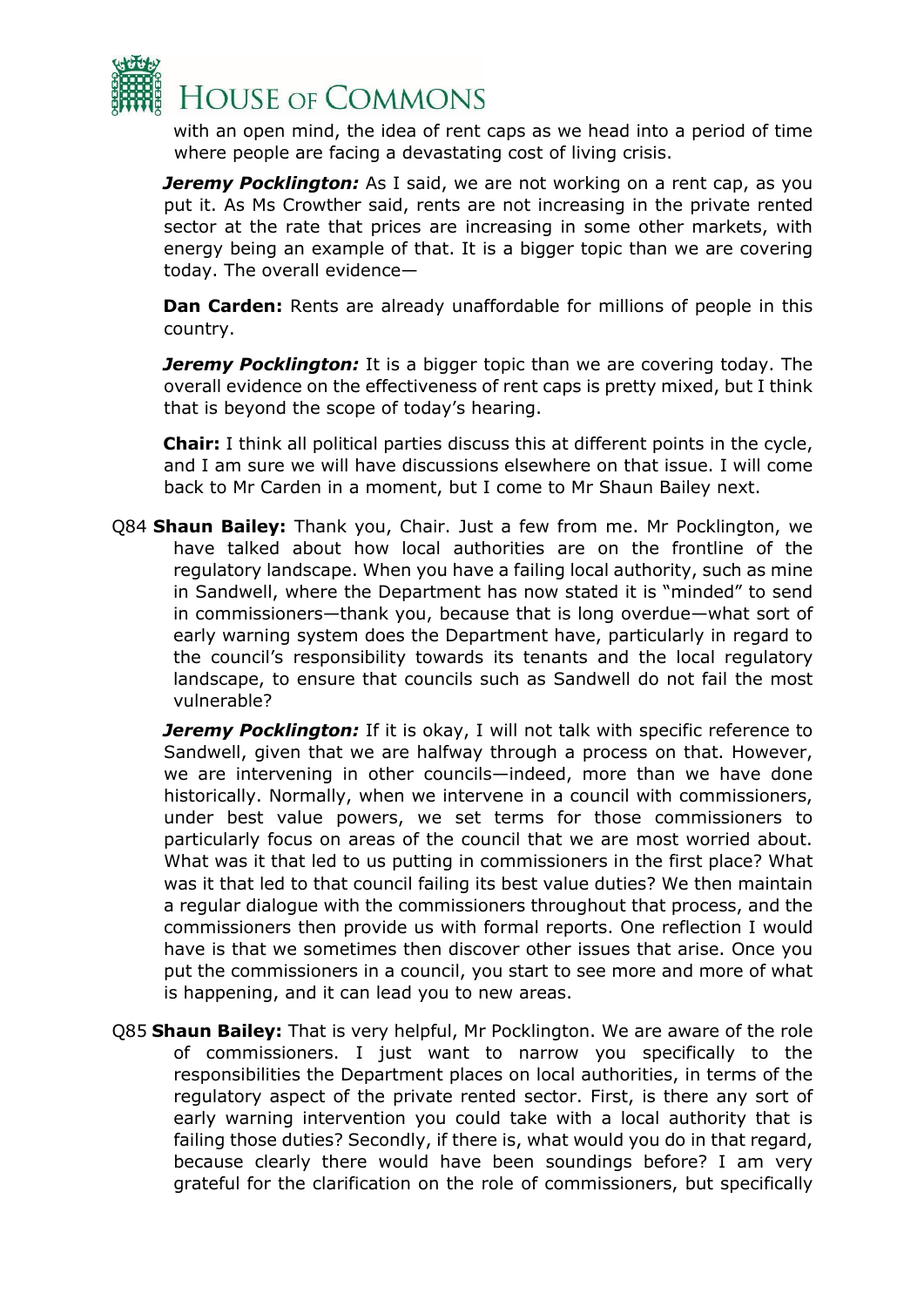

on this, how would you intervene? I am conscious that we need to narrow the topic here.

*Jeremy Pocklington:* It depends on the circumstances. It is becoming a bit of a hypothetical question, which I am always slightly nervous about answering, but I will have a go. The reality is that this sort of thing in itself would probably not lead to commissioners straight away. Normally, we would have a process of engagement between officials, potentially with Ministers. We would talk to the Local Government Association as well.

Often, the answer is one of peer support, rather than the Department coming in with its hobnail boots. That is not necessarily the right answer here.

One reflection we have is that it looks like a number of local authorities have used their powers stemming from the 2016 Act effectively; Oxford, Bristol, Waltham Forest and Telford are some examples that come to mind. We want those local authorities to help us share their best practice with other local authorities that might be struggling. That sort of approach is better, and goes more with the grain of local government, rather than thinking about our deeper intervention powers in the first instance.

Q86 **Shaun Bailey:** Okay. That is helpful, Mr Pocklington. Turning specifically to the Report itself, paragraph 4.14 states that the Department "recognises it does not currently have a sufficient understanding of the causes and impacts of tenant experiences and outcomes. It is therefore constrained in ensuring the regulatory regime provides tailored guidance and support to those who need it most." I am mindful to plug that with the fact that we have clearly heard evidence today that suggests there is a will to engage there, but could you just talk me through how you are filling that knowledge gap? I don't know whether Ms Crowther or Ms Waltho want to come in on that too. Clearly, there is a knowledge gap there that the Department has to try to plug, to ensure that it has a full grasp of the regulatory regime.

**Jeremy Pocklington:** Perhaps I can bring in Ms Crowther, who is closest to the work.

*Caroline Crowther:* I think your question is about how we make sure that tenants are fully sighted on the—

Q87 **Shaun Bailey:** From what the Report says, it is about making sure that, as a Department, you have a full understanding of those tenant experiences. How are you ensuring that you have that understanding of tenant experiences, and how are you using that to inform your advice and to ensure that the regulatory framework works effectively?

**Caroline Crowther:** First of all, we definitely want tenants' experience as part of the policy-making process. We have committed to that. We have been working with organisations such as Shelter and Citizens Advice to access tenants directly. The PRS is a diverse market, as we talked about earlier in the hearing, so it is really important that the reforms work for a range of tenants. Yes, we are working directly with tenants. As part of the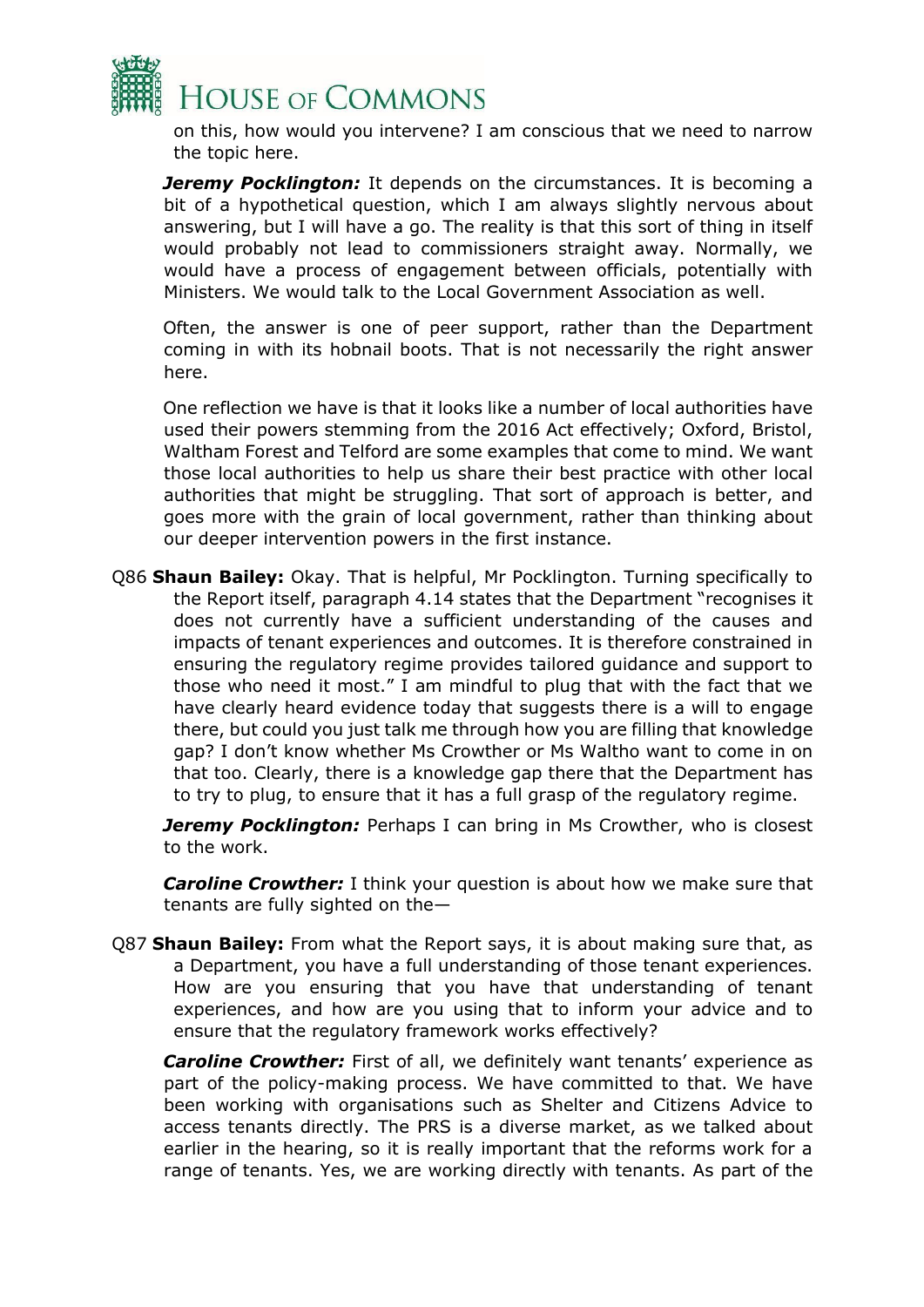

development of the landlord register, we put a call out for tenants to get in touch. Over 6,000 have done so, and we have been working directly with them so that we can start to develop case studies and understand how the reforms might impact different types of tenants.

Q88 **Shaun Bailey:** That's useful. As my colleague Mr Higginbotham touched on before, there are myriad regulations there. I know he cited the NAO Report's really helpful modelling of that, which is currently not at my fingertips, but clearly there has to be effective engagement and understanding with that. As was cited in that paragraph of the Report

itself, clearly the Department has some way to go to get that understanding between tenants and utilise that, so could you perhaps clarify for me how you are doing that? Clearly, there is a disconnect here that we are hearing about today, so what specific work are you doing around that piece to ensure that tenants know how to use that framework?

**Caroline Crowther:** We do have a very clear "how to rent" guide, which essentially simplifies all the regulations in one place so that tenants can understand what they should expect from their landlord. There is a duty on the landlord to hand that guide out as part of their tenancy agreement. That is the most effective way to make sure that tenants understand everything that they should be requiring and asking of their landlords. That is available in "easy read" as well, so we think about how to make sure that the guidance is as accessible as possible. But we are very reliant on our partner organisations to disseminate and interpret the guidance as well.

**Shaun Bailey:** I am just looking at figure 9. I have counted 25 separate bits of legislation that apply to the sector.

**Chair:** At least.

Q89 **Shaun Bailey:** At least. If you are a tenant, particularly from a vulnerable background—I am mindful of the contributions that we have had so far how do you navigate that? You have talked of the guide—that is noted but how are you ensuring that tenants actually have a full grasp of that? Ultimately, this effectively dictates whether they have a safe place to live or not, so what feedback are you getting on it?

**Caroline Crowther:** The number of regulations is exactly because the market has developed over time, so it is right that we have additional regulations for gas and electric safety and so forth. There are reasons why there are a number of regulations that have grown over time, so tenants therefore need to be aware of what they can expect. That is why the guide has simplified it, but we are reliant on working with a number of partner organisations. As I think I said earlier, we also work with DWP, particularly for vulnerable clients who are in touch with Jobcentre Plus and work coaches, so we also work with all partner organisations that are in touch with vulnerable tenants.

Q90 **Shaun Bailey:** That's good to know. As I said at the start, I am a private renter. I should also say that I was for some time a residential conveyancer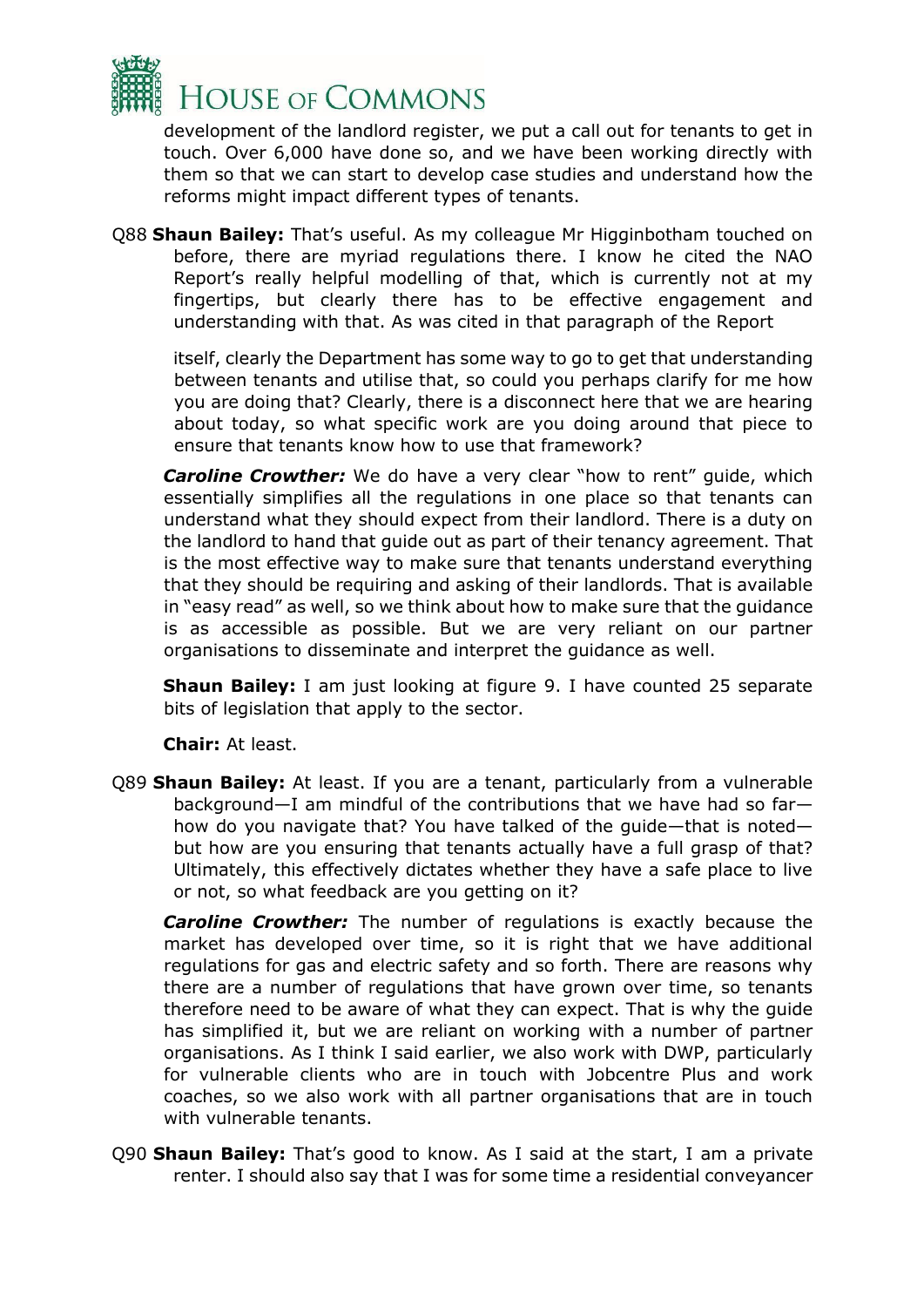

back in the day, so I know some of the regulations that apply. But for the normal person in the street who is trying to get their home sorted, are they really going to take the time to go through these guides? I am conscious that the "eyes open" approach that you are talking about sounds great on paper, but I am not convinced at the moment that this is actually working in practice.

**Caroline Crowther:** We accept that. We do partner with as many organisations as we can to ensure that we do reach out to tenants, but we are also very conscious that there is a wide range of tenants. Therefore, we are deliberately building tenants' experiences into our reform programme and are reaching out to a range of different tenants. We accept that we could do better, at the moment, which is why we are building that into the reform programme.

Q91 **Shaun Bailey:** Do you have any data around how many tenants feel confident that they understand this landscape? Do you record that at all?

*Caroline Crowther:* I don't have any data to hand.

**Tracey Waltho:** We've been doing similar work on the social housing side, and there are degrees of confidence at around the 60% to 70% mark. We know that because the comms campaign that we did last year was able to drive 5% to 6% increases, and there is another campaign to come. There is learning elsewhere in the Department that we are sharing, and comms will be an important part of this set of reforms. I think this is a bit of "watch this space"; there is another campaign to come on the social side and we will see how much further it takes things. It has been very digital—very online and also about working with clustered groups. No avenue is the wrong avenue to try to reach tenants. It is just about how do we get that reach—

**Chair:** It sounds like the group that we had in as witnesses earlier— ACORN—would be a very useful route for you to spread this word to private tenants, so I am glad that we have managed to broker that connection.

Q92 **Shaun Bailey:** That is all useful to know. I am conscious that, from looking at paragraph 3.6 of the Report, the Department, as I gather, does not actually collect data on things like complaints, issues that tenants face, such as illegal eviction or harassment, or even the hazards that are discovered. How are you confident that the regulatory framework is actually working in the way that it should be if you are not collecting that data?

*Tracey Waltho:* I am happy to kick off. On one level, we just need to be honest among ourselves that the level of standards that we see in this sector mean that the regulatory system is not driving the kind of levels of compliance that we want to see. We know that very clearly at the national level, and we can take that down to a regional level. The English Housing Survey is quite a serious piece of work. Surveyors go into thousands of properties and look for hazards. It is not just a question of households responding. That is a good set of data that we work on.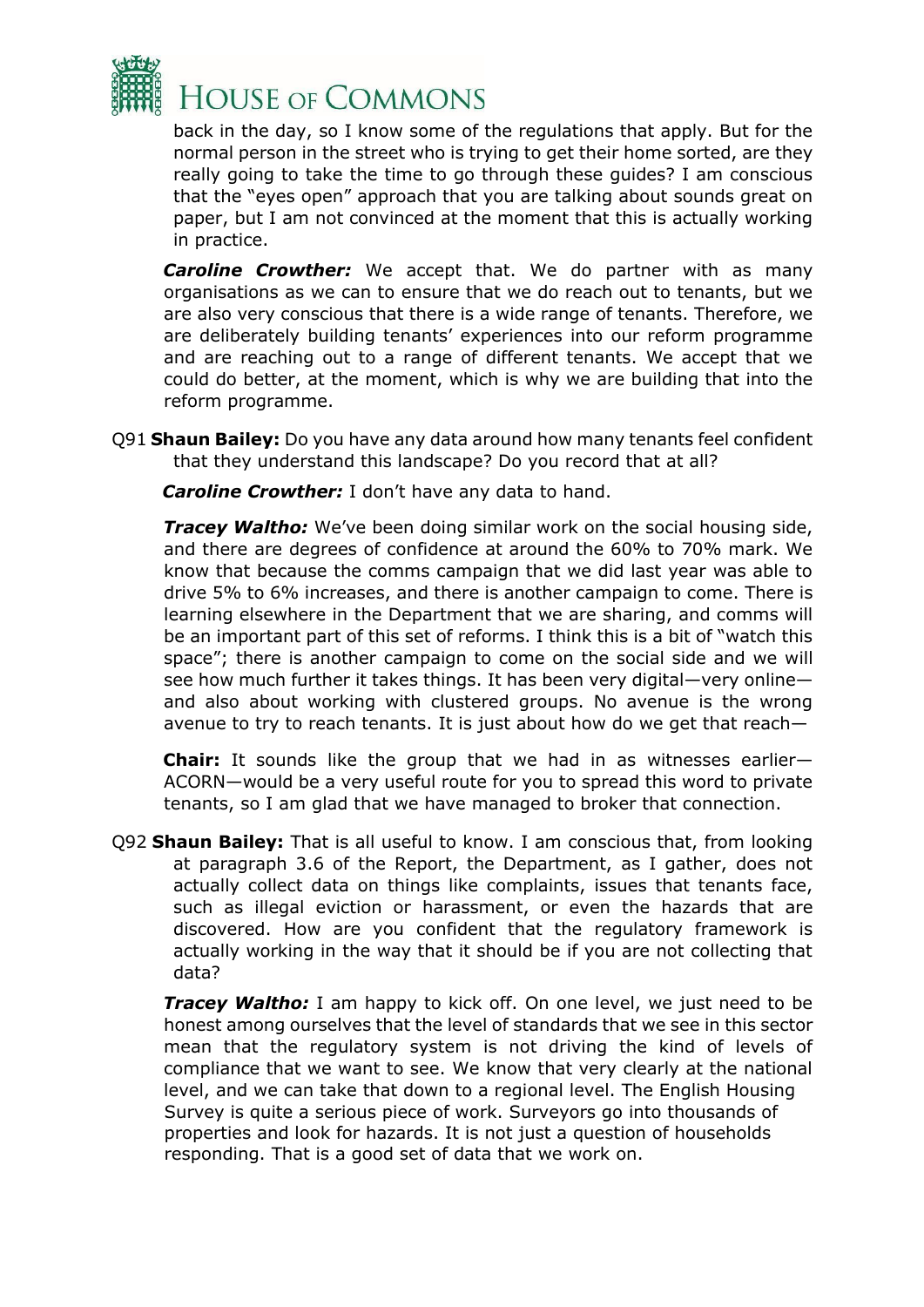

I think behind your question is: where can we be going further? There is a range of different issues that we want to look at, in terms of our data strategy. The first is just to ensure that we understand what the current data in the system is telling us, both from the English Housing Survey and the national landlord survey, but also relying on intelligence that the parties here today and Citizens Advice will give us on the level of queries that they have around illegal evictions, harassment, data hits, and so on.

It is important to recognise that some of the activities that are illegal are, by definition, hard to collect information on, so I don't think we would expect to be able to collect that all ourselves. We are looking at whether we can add additional questions to survey data; we are not sure that the samples will be big enough, but where we can draw on other indicators of the level of activity going on, that is important.

We think that this will be critical to the evaluation of something like section 21. We are mindful that as something like that is put in place, there could be unanticipated and unintended pressures on illegal evictions, so we are working hard on what kind of indicators we can see to manage whether any of that is actually going on.

- Q93 **Shaun Bailey:** In that case, Ms Waltho, how do you benchmark success? My interpretation of what you have just said is that there is perhaps an acknowledgement that you need more data—fine—and that you are certainly making efforts to do that. There are clear limitations on that but, at the same time, there clearly has to be a benchmark for you, as a Department, that the framework is operating—which you then set the data against. If not, that would require an intervention to get that to a point you want it to be at. How are you benchmarking that? Do you have a
- benchmark in place for the regulatory framework working? Is that a raw figure of satisfaction or something particular? What is that for you and your Department?

*Tracey Waltho:* Well, the standard that the sector is currently regulated to focuses a lot on category A hazards. There are other sources of data on electrical and gas compliance, where we have some data. We will be very outcome focused. Our Ministers will be hugely ambitious in driving progress in those outcomes. That will be the benchmark of our success.

Q94 **Shaun Bailey:** Okay. Mr Pocklington, if I were the Secretary of State— that is unlikely to happen, but you never know— **Chair:** Dream big, Mr Bailey, dream big.

**Shaun Bailey:** If you were advising me—I am conscious that the Report notes that although some of the legislative changes that the Department has taken in recent years have been received well, you have not done any sort of evaluation of how these interventions have improved outcomes for tenants or, indeed, affected their landlords. If you, as the permanent secretary, are advising the Secretary of State, how are you doing that in this space without that evaluation? You talked earlier about the need for changes in this market to happen through a legislative intervention, but how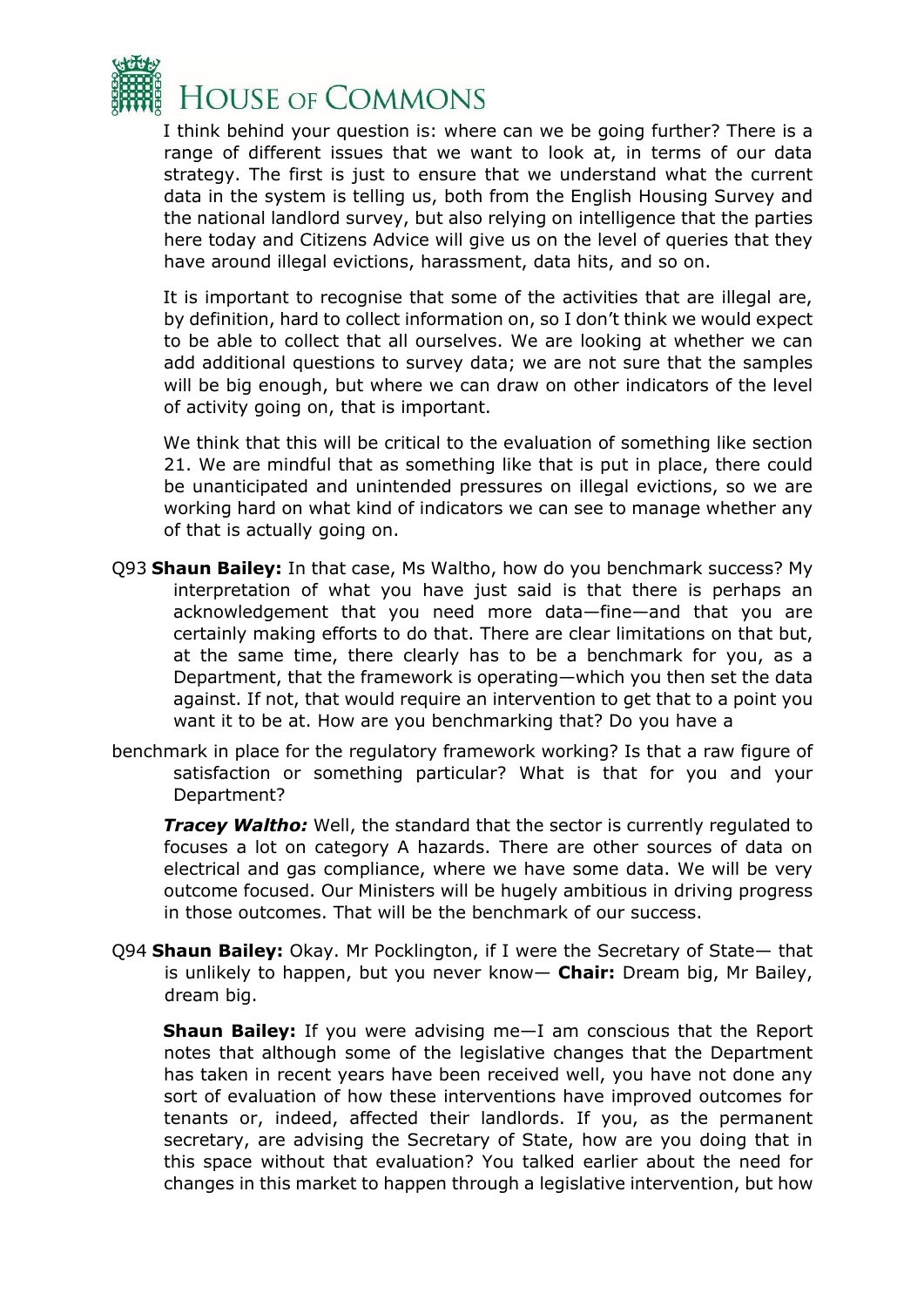

can you know what you need to do without evaluations taking place first on what you have already done?

**Jeremy Pocklington:** Although the data picture is not perfect, we do have some data that we have talked about that is useful in getting that understanding about where we are on standards in the sector. The second thing we have done that goes some way towards evaluating it is that we are undertaking research. We are working, for example, with Sheffield Hallam to understand the effectiveness of local authority interventions and the powers that we introduced, including the 2016 powers to which you have referred. That is incredibly useful, and that is informing our policy work now. That is telling us that some local authorities are using some of the powers. The civil penalties are being used by more local authorities, but we know some of the other powers that we have provided are not being used so much. Rent repayment orders are not yet being used by so many local authorities.

We are getting this qualitative information about what works and what the barriers are for local authorities. We are combining that with our engagement with the sector and the representative groups—we heard about that earlier today—and the good overall data that we have on where we are with the private rented sector. That gives us quite a lot of information on which to build sound evidence for a policy programme.

Q95 **Shaun Bailey:** Finally, I want to ask about discussions with other Departments. The Report notes that you have been part of a number of cross-governmental boards, and I know you have been working formally with the likes of the Treasury and HMRC, and with the MOJ as well. Are you making any steps to formalise those more informal arrangements, given the broadness of the space?

**Jeremy Pocklington:** It is vital that we do work with other Government Departments. Perhaps Ms Waltho can answer that question on the terms of the engagement.

**Tracey Waltho:** I will kick off, and Caroline will have a little bit more of the detail, because she chairs some of the relevant boards. I think it can be a little bit distracting to focus on whether engagement is formal or informal; it is about whether Departments are working effectively together. We have very strong relationships with all Departments, and we coalesce around all the big, significant issues, be they net zero, education or changes occurring within DWP. We have extensive experience in the team at working across Government. I deliberately recruited directors into this space who have experience of a wide range of Departments. I do not fully accept that it is the formality of the engagement that is critical; it is whether there is a shared work programme that comes together at the moments that matter.

Q96 **Shaun Bailey:** Just before I come to Ms Crowther, I want to make sure I understand you, Ms Waltho. Really, what you are saying is that it is about the expertise within your Department covering this space. You are confident that you have got that broad range of experience and expertise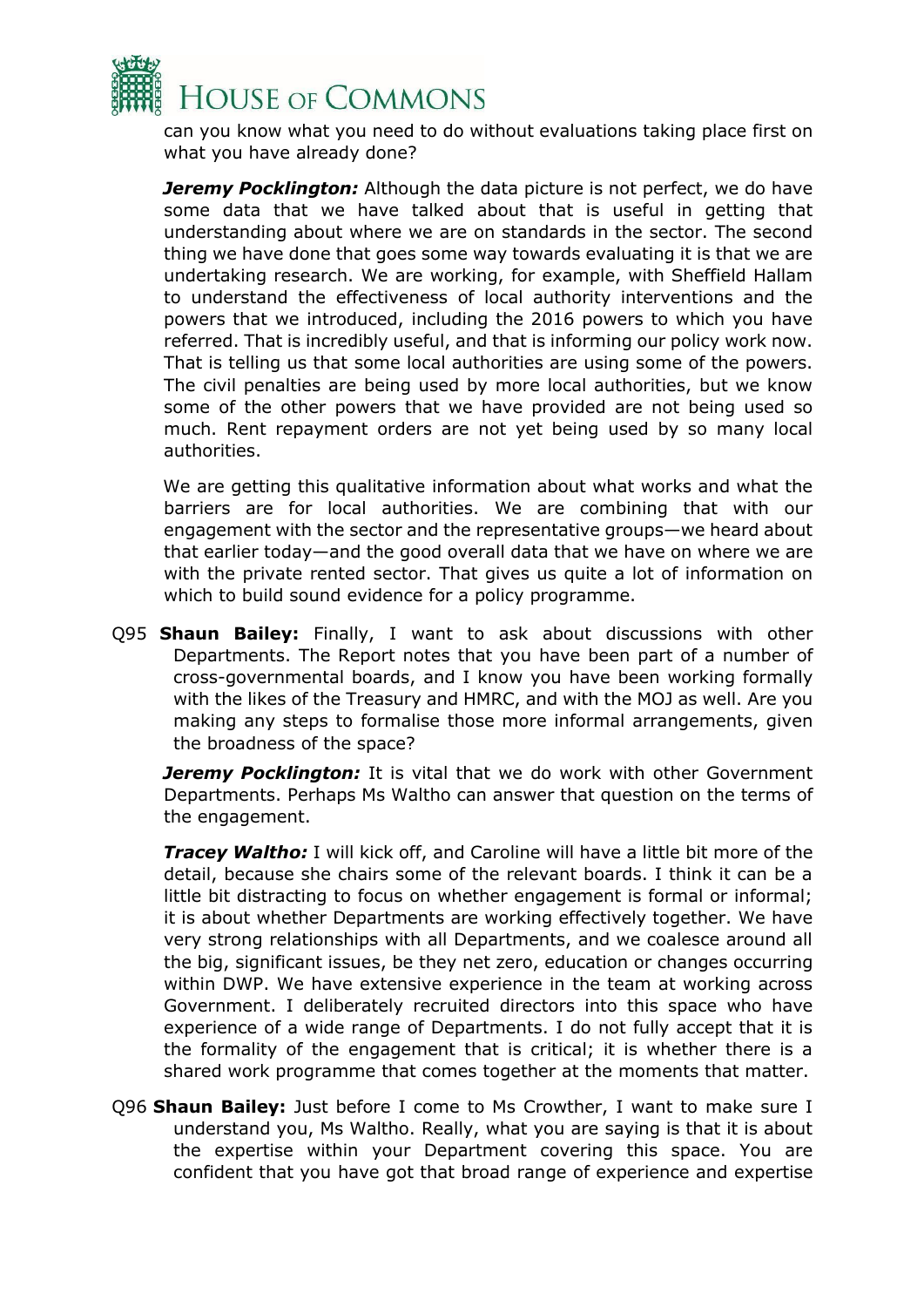

that can provide that advice, and if it is not there, your engagement is already adequate to cover that.

*Tracey Waltho:* I am saying that I have got the skills in the team, who are very good at working across Government and building those kinds of relationships so that we do engage where it is important. I am absolutely not pretending that all the knowledge is within the Department, but we regularly work with other Departments. Formality is a question of whether there is a board and terms of reference in place. What really matters is whether there is a work programme.

Q97 **Shaun Bailey:** Not to go down a rabbit hole, but I come back to this whole point about how we benchmark success. Where these arrangements are a little bit more informal, how do you measure the success of these engagements? What sort of standard do you set, as someone who leads on this? What is that measure of success? I am just conscious that with some of these informal arrangements, at times—how are you monitoring that?

*Tracey Waltho:* Drawing on my experience of working across Government for years, rather than specifically in this post, working across Government works when you have shared outcomes, you understand each other's agenda, there are no surprises and you can facilitate Ministers working effectively to decisions on issues.

Q98 **Shaun Bailey:** Ms Crowther, you wanted to add something on that broader point.

*Caroline Crowther:* I think it is worth saying that with the diversity of tenants and landlords, the issues that span across Government are quite broad. We do have good relationships with a number of Government Departments: I think it really came to fruition during the pandemic, when we were working daily with the MOJ and DWP, and that cross-Government working was critical. We had to move at speed to protect tenants in their homes. That required working with the judiciary and with the DWP to make sure tenants were financially supported as well, so that was a very extreme circumstance and we worked very effectively together.

I am really conscious, as we implement a broad reform programme that is quite holistic, that we think through how the system as a whole works. I do now chair a cross-Government board. For example, we need to make sure that the new tenancy arrangements brought about by ending section 21 work. There are intricacies that we need to take account of—things like agricultural tenancies, students and so on—so the issues are really broad. We have the bilateral conversations, which are incredibly important for working out detailed issues, but then we also have the board to think holistically about how the system is going to work.

Q99 **Shaun Bailey:** Just a final one from me, Chair—sorry. Clearly, those relationships appear to have been established during the impetus at the height of the pandemic. How are you ensuring that, operationally, that impetus is now carried on in what we have heard today is a massive area of reform? Surely, there is a risk that as things slip back a bit more into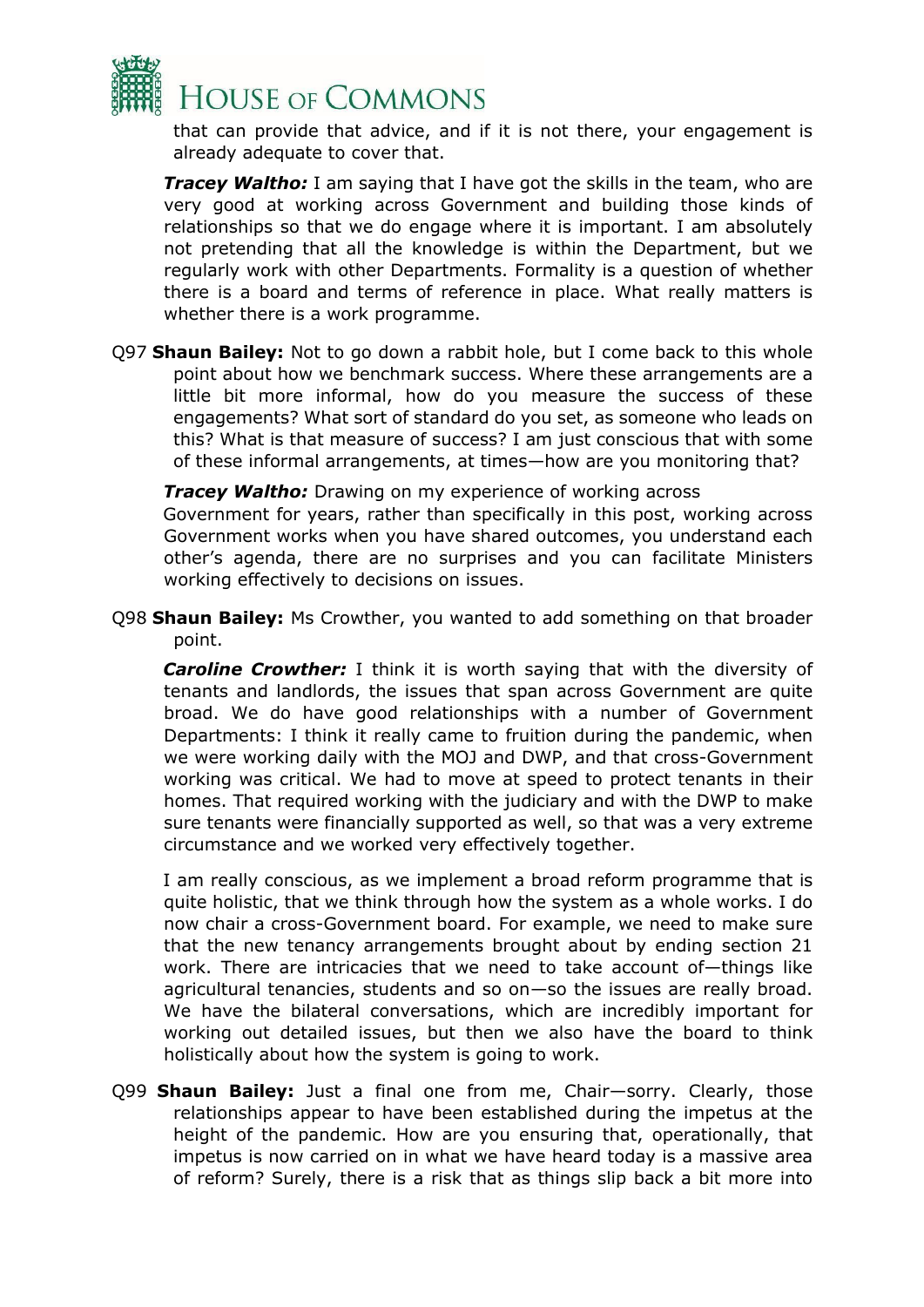

business as usual—BAU—the impetus that was there during the pandemic is not there now, so how are you keeping the momentum going on that?

**Caroline Crowther:** I accept that it might be a risk, but it is not the way that I operate or work. I have a lot of experience working across Government over 20 years in the civil service, and I have worked on issues that span a number of Departments. From my perspective, I look at issues from the tenant or landlord perspective, and therefore what the cumulative impact of reform is. There could be a tendency to slip back, but that is not how I operate. With advice that goes up to Ministers, I always check that we have thought through the angles in terms of impacts across Government Departments.

**Shaun Bailey:** Okay. I will leave that there, Chair. Thank you.

Q100 **Chair:** I just wanted to pick up on the data points that Mr Bailey has been driving at. We talk about data a lot, as you know, Mr Pocklington, but we do not even know how many private landlords there are in England, do we?

*Jeremy Pocklington:* We know that 1.2 million landlords use our deposit protection schemes, which gives us a good proxy. That will be an underestimate: not all tenancy arrangements require a deposit.

Q101 **Chair:** Do you data match with HMRC as well?

*Jeremy Pocklington:* I do not think we do on that issue. No, we don't think we do.

Q102 **Chair:** It is just that the property pages in a tax return would give a proxy, again, but there is no perfect data on how many landlords there are, is there?

*Jeremy Pocklington:* It is not absolutely perfect, but using the deposit protection scheme is a pretty good proxy.

Q103 **Chair:** Who does the deposit protection scheme rule out? Does that take out students?

**Jeremy Pocklington:** The first thing it takes out is that you do not actually need a deposit to enter a rental agreement. Sometimes, rent is just paid up front—you are getting into the technicalities here—rather than a deposit being paid. That is one example of people who are not caught through that scheme.

Q104 **Chair:** What about nursing—I mean, do you count residential homes as landlords?

*Jeremy Pocklington:* We are getting beyond my level of expertise here, but—

Q105 **Chair:** Okay, but there is an issue with data. We are talking about modelling for the sector, so it is about knowing the shape of the market as it is now. We were just reflecting that about every decade, there is an attempt, usually by the Treasury, to introduce a scheme to get people to invest and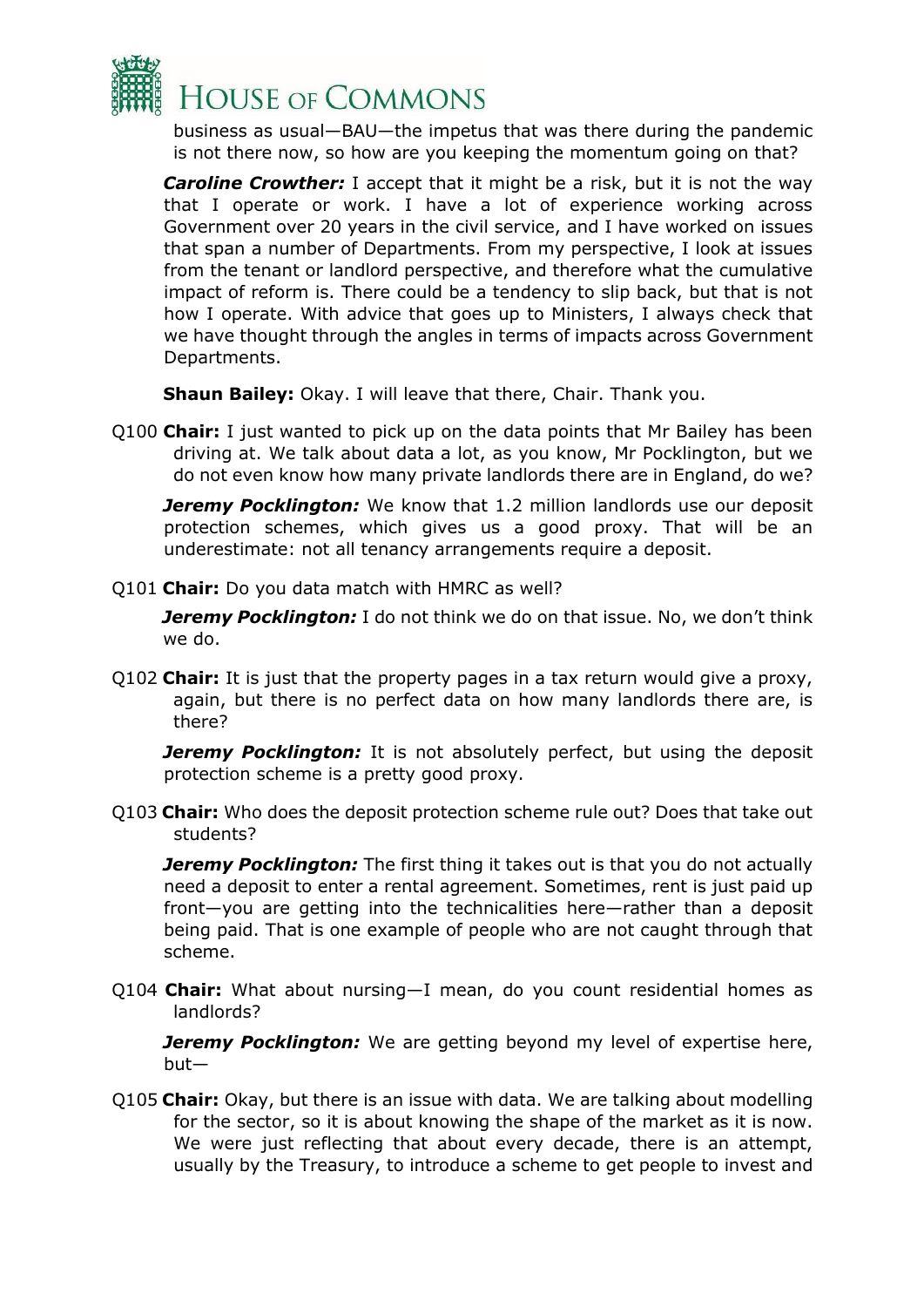

become more institutional private landlords, if you like—more volume private landlords, I suppose is the right phrase. They wax and wane a bit, and I am never quite sure how long they last.

However, that is a different shape of the market to what has been encouraged by Governments of different types over different generations: encouraging people to invest in property, effectively as a pension. There were tax reliefs brought in to encourage people to do that, so you have a lot of people who are relying on their property for part of their living costs when they get older, compared with investors who are wanting to get a return on it. Then you might have others who are letting for other reasons.

When you bring in these changes, do you have a vision about what you want the shape of the market to be? It has doubled over the last 20 years. Where do you want to see the private rented sector? Perhaps you could remind us of Government policy in this direction, in terms of private versus shared ownership, social housing and so on.

*Jeremy Pocklington:* Absolutely. We will want to set out some more detail on this in the White Paper, so I cannot give you a complete—

**Chair:** This is the rental reform White Paper.

**Jeremy Pocklington:** And the overall view for the private rented sector, and the vision for the private rented sector.

**Chair:** So this is in the rental White Paper.

**Jeremy Pocklington:** Yes, exactly. Can I offer a few reflections on those comments? You are right that it has grown significantly. It has roughly doubled in size since the early 2000s. We know that quality and compliance is higher with professional landlords and with those who have bought with an intention to let.

Q106 **Chair:** So what you're saying politely is not the accidental landlords.

**Jeremy Pocklington:** The accidental landlords divide into those who are deliberately—some are very good, as the witness said earlier; some have lower compliance because they do not know what the requirements are; and some perhaps care less. You have to be careful not to generalise, but our segmentation shows that those who buy with the intention to let and professional landlords generally have higher compliance. Indeed, a lot of departmental policy has been to encourage the professionalisation of this sector.

**Chair:** That's what I was driving at.

**Jeremy Pocklington:** Looking back over 10 years, something that I would highlight is the Build to Rent policy. That agenda started nearly 10 years ago now, but it has led to a very significant increase in the number of homes owned by professional landlords—well over 100,000, I think, in the pipeline—and is very popular in certain parts of London, as you will know. The tax position has changed exactly as Sir Geoffrey said. If that means that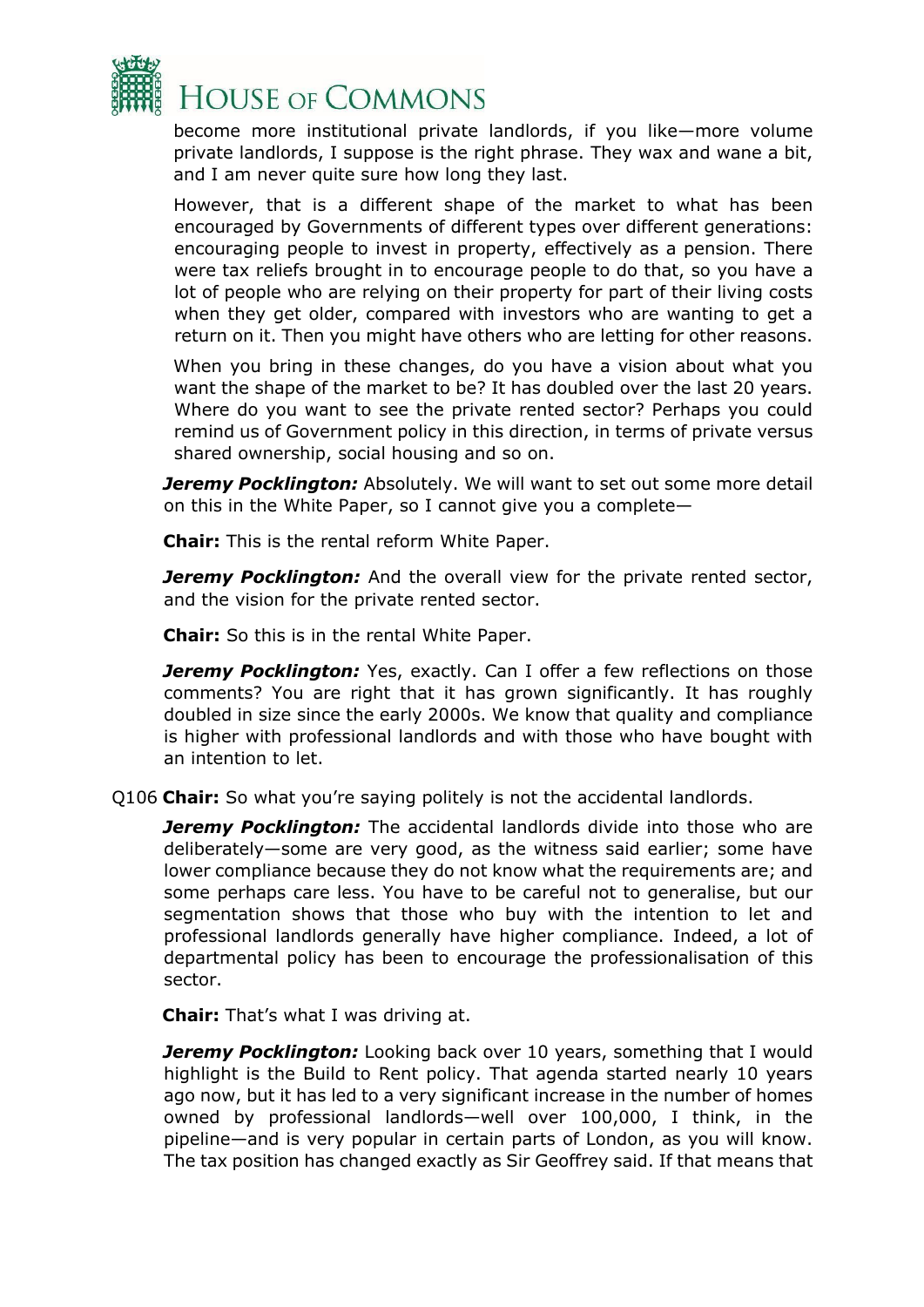

some landlords exit the market, that is not necessarily a problem as long as the housing is put to good use.

Q107 **Chair:** Okay, but this has doubled over the last 20 years. Do you have a vision for where it will be in the next 10 or 20 years, as a sector?

*Jeremy Pocklington:* I think we are getting into the territory of policy for the White Paper.

**Chair:** It is both timely and frustrating that we are having our hearing ahead of the review, but we have now got out of you—thank you very much—that the private sector reform White Paper will be out by the end of the calendar year.

Q108 **Sir Geoffrey Clifton-Brown:** Can I quiz you a bit on those last remarks on the incidental landlord as opposed to the professional landlord? What you are saying tends to indicate that the Government are moving towards a situation where they do not really want the incidental landlord—the person who has one house for their pension or has bought an investment for their children, or whatever. Is that the case, or are you just interested in standards?

*Jeremy Pocklington:* I was approaching the question from how best to promote standards and where we see compliance highest, rather than a policy question on what the Government's position is on an accidental landlord.

**Chair:** Sir Geoffrey, I think you have other routes to quiz Ministers.

Q109 **Sir Geoffrey Clifton-Brown:** I am still not quite sure that I get the sense of where you are going on this. Are you still happy to see incidental landlords in the market?

*Jeremy Pocklington:* Good so-called "accidental"—I am not sure that I particularly like the phrase, but let's use it—

**Chair:** I used the phrase.

**Sir Geoffrey Clifton-Brown:** It is in the Report, and everybody understands what it means.

**Jeremy Pocklington:** Good accidental landlords, absolutely yes.

Q110 **Chair:** Okay. We could go into this in much more depth, but we are now at the end of our session. I thank our witnesses very much indeed, particularly our first panel who were not able to be in the room because they were joining us virtually. I thank Jeremy Pocklington, Caroline Crowther and Tracey Waltho from the Department for Levelling Up, Housing and Communities—finally I get it in the right order. The transcript of both

panels will be up on the website uncorrected in the next couple of days many thanks to our colleagues at *Hansard* for that—and we will produce